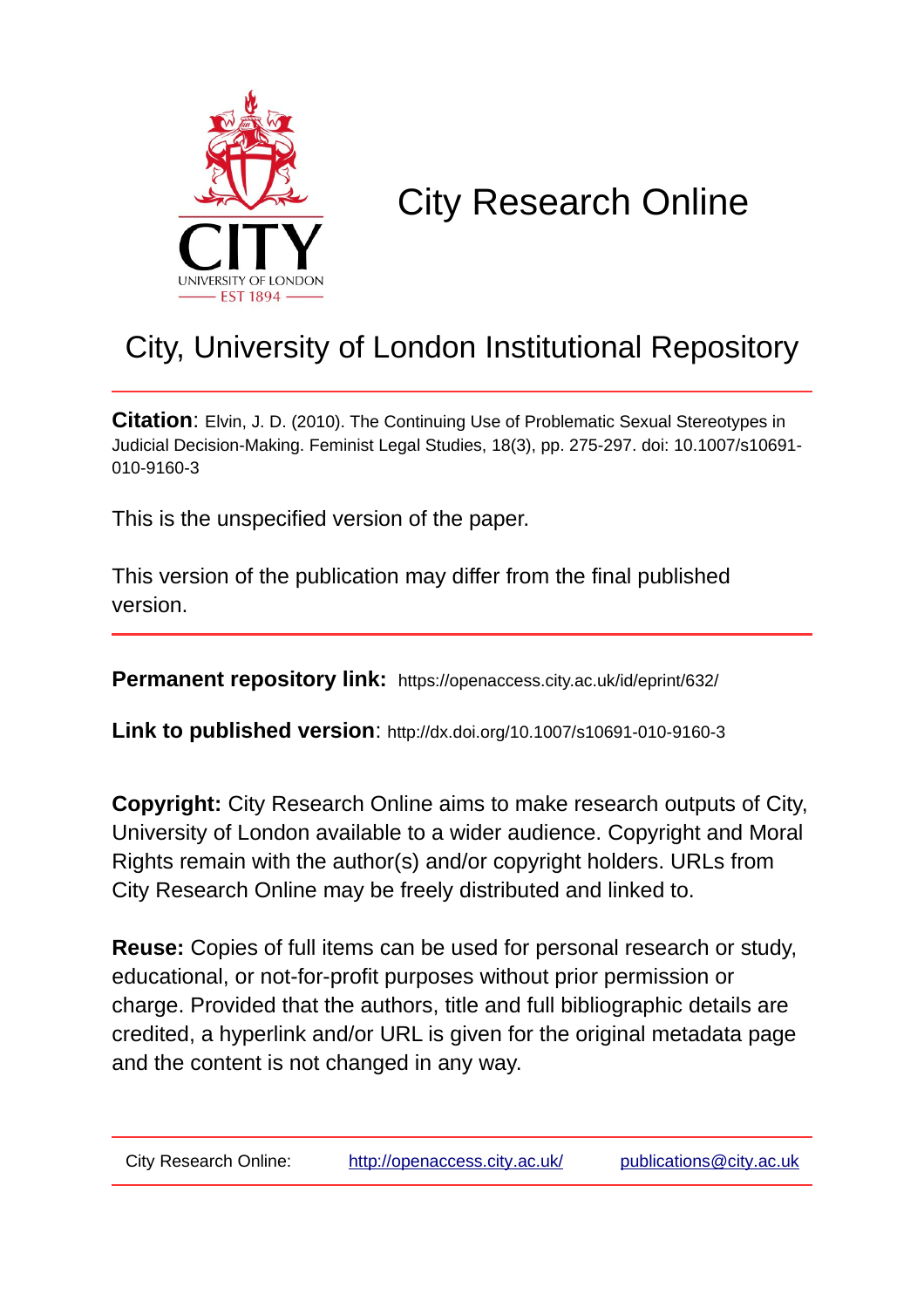- TYPE OF SUBMISSION: ARTICLE
- TITLE: THE CONTINUING USE OF PROBLEMATIC SEXUAL STEREOTYPES IN JUDICIAL DECISION-MAKING
- AUTHOR NAME: JESSE ELVIN
- AUTHOR AFFILIATION: THE CITY LAW SCHOOL, CITY UNIVERSITY LONDON, NORTHAMPTON SQUARE, LONDON, EC1V OHB
- E-MAIL ADDRESS: [jesse.elvin.1@city.ac.uk](mailto:jesse.elvin.1@city.ac.uk)
- TELEPHONE: (020) 7040 8902
- FAX NUMBER: (020) 7040 8578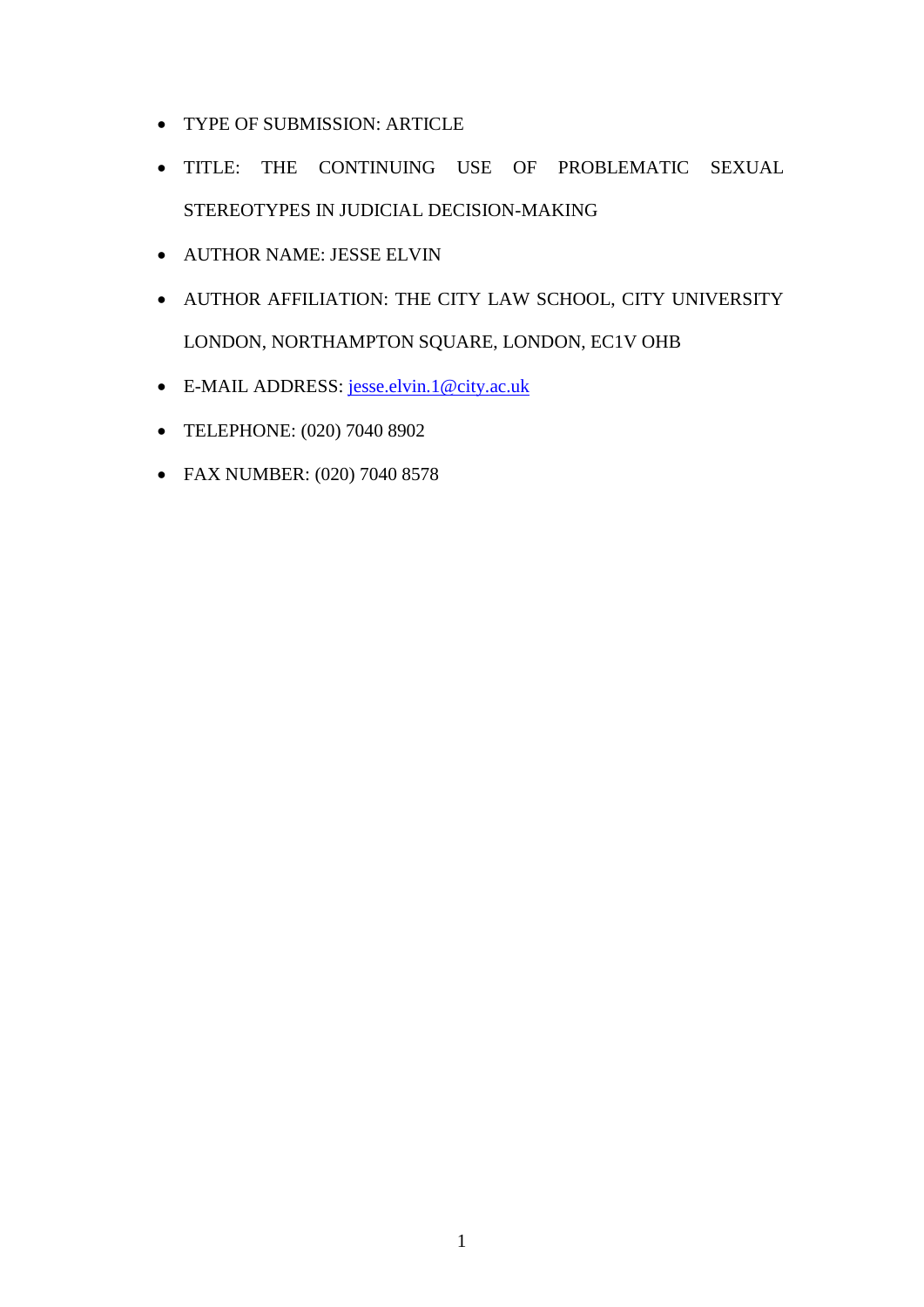**Abstract** This article examines the continuing use of problematic sexual stereotypes at appellate level in the English and Welsh legal system. Using five cases as illustrations, it argues that, notwithstanding professional training and guidance on sexual equality matters, certain senior judges in this jurisdiction still at least sometimes openly employ crude and problematic sexual stereotypes in their judgments or fail to deal appropriately with the use of these stereotypes by trial judges. The central point is that there is still a significant problem with the open use of crude sexual stereotypes in legal reasoning at a senior level in this jurisdiction, despite the pressure on all members of the legal system to appear to be "politically correct'.

**Keywords** Appellate level, England and Wales, sexual stereotypes

#### **Introduction**

There are at least two reasons why one might expect that no senior judge in England and Wales would openly use crude sexual stereotypes in his or her legal decisionmaking. First, there is the fact that members of the legal system reportedly feel under pressure to behave in a "politically correct" manner (see e.g. Temkin 2000, p. 232), which would include avoiding the use of contentious sexual stereotypes. English and Welsh judges know that public scrutiny of their work has increased in the last thirty years, and that they enjoy a lesser degree of public confidence than they did in the past (Malleson 1998, p. 166). As Kate Malleson put it in 2004, the lack of diversity in the composition of the judiciary "has become its Achilles" heel. Almost the only fact that many people know about judges in England and Wales is that they are generally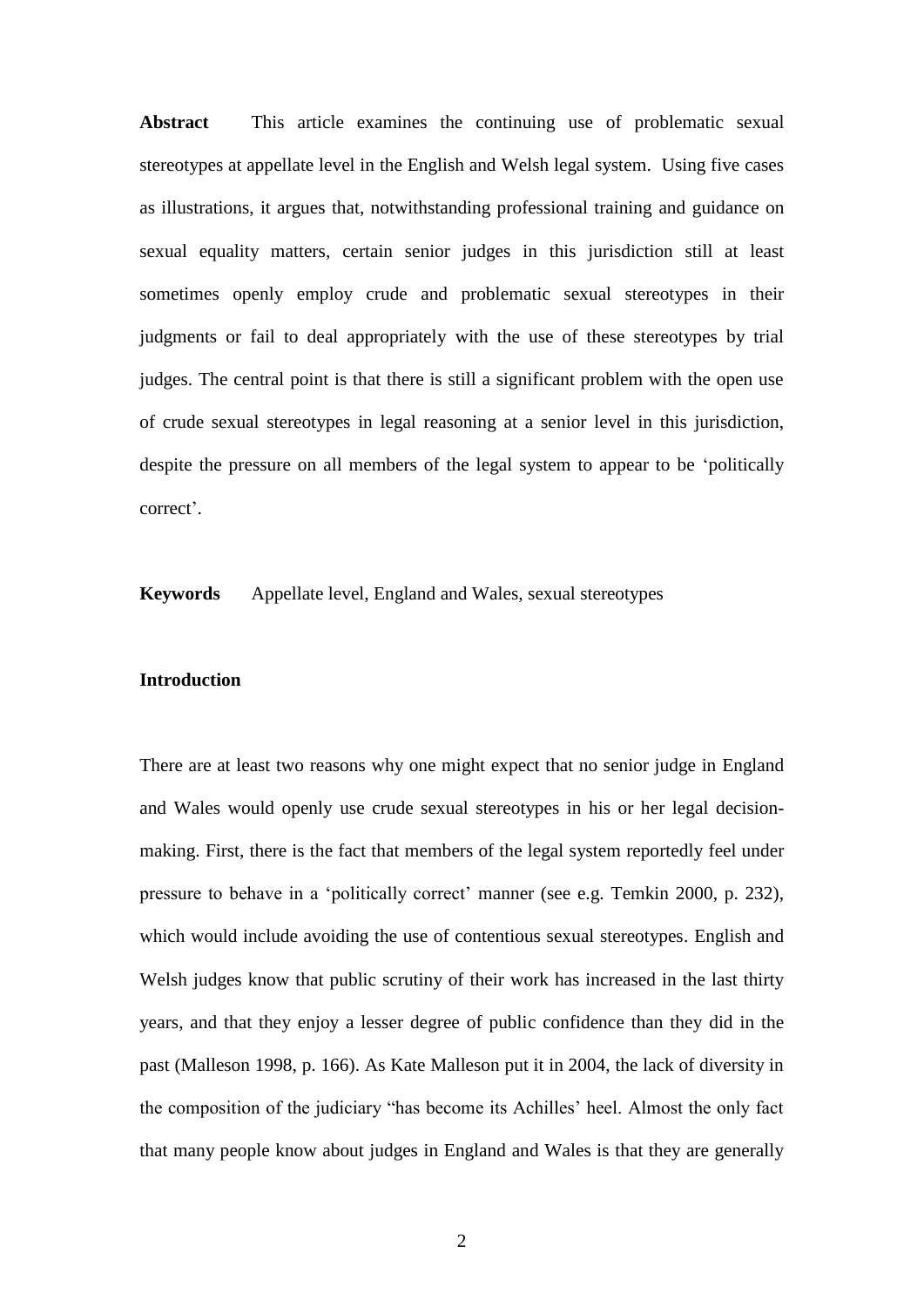elderly, white, male barristers educated at private schools and at Oxbridge" (Malleson 2004, p. 105).<sup>1</sup> This judicial concern about public scrutiny of their work is partly why they have increasingly accepted the need for formal training for judges; "[t]he introduction of training has provided the judiciary with a means of responding to … [media] criticism, and of being seen to do so" (Malleson 1998, p. 166). Secondly, then, the training and guidance provided by the Judicial Studies Board (JSB), the body responsible for the development and delivery of training to judges in England and Wales, explicitly warns against the use of sexual stereotypes. This training includes guidance on sexual equality issues, first introduced in the form of four 90 minute sessions on 'human awareness' in the mid  $1990s$ <sup>2</sup> Among other things, the JSB now advises judges that "[d]iscrimination is often unconscious and based on a person"s own experience and perceptions; it is important to be aware of the wide diversity of women's experiences" (JSB 2009, ch. 6.1).

On the other hand, there are four main reasons why it is arguable that the continued use of sexual stereotypes in judicial decision-making would not be surprising. First, pressure to behave in a 'politically correct' manner can result in nothing more than "doublespeak" whereby the person concerned pays lip service to "correct" forms of behaviour or use of language while not accepting that such forms or

<sup>&</sup>lt;sup>1</sup> This point about lack of diversity is still valid: in 2010, the Advisory Panel on Judicial Diversity Reported that Baroness Hale was the only female Supreme Court Justice, and that only three of 37 Court of Appeal judges were women (The Report of the Advisory Panel on Judicial Diversity. http://www.justice.gov.uk/publications/docs/advisory-panel-judicial-diversity-2010.pdf. Accessed 27 April 2010).

<sup>2</sup> See Derek Hill, secretary to the Judicial Studies Board, stating in a letter to *The Times* published on July 16 1996: "The four 90-minute sessions on human awareness we have held to date aimed to show how to avoid preconceptions about individuals because of race or gender".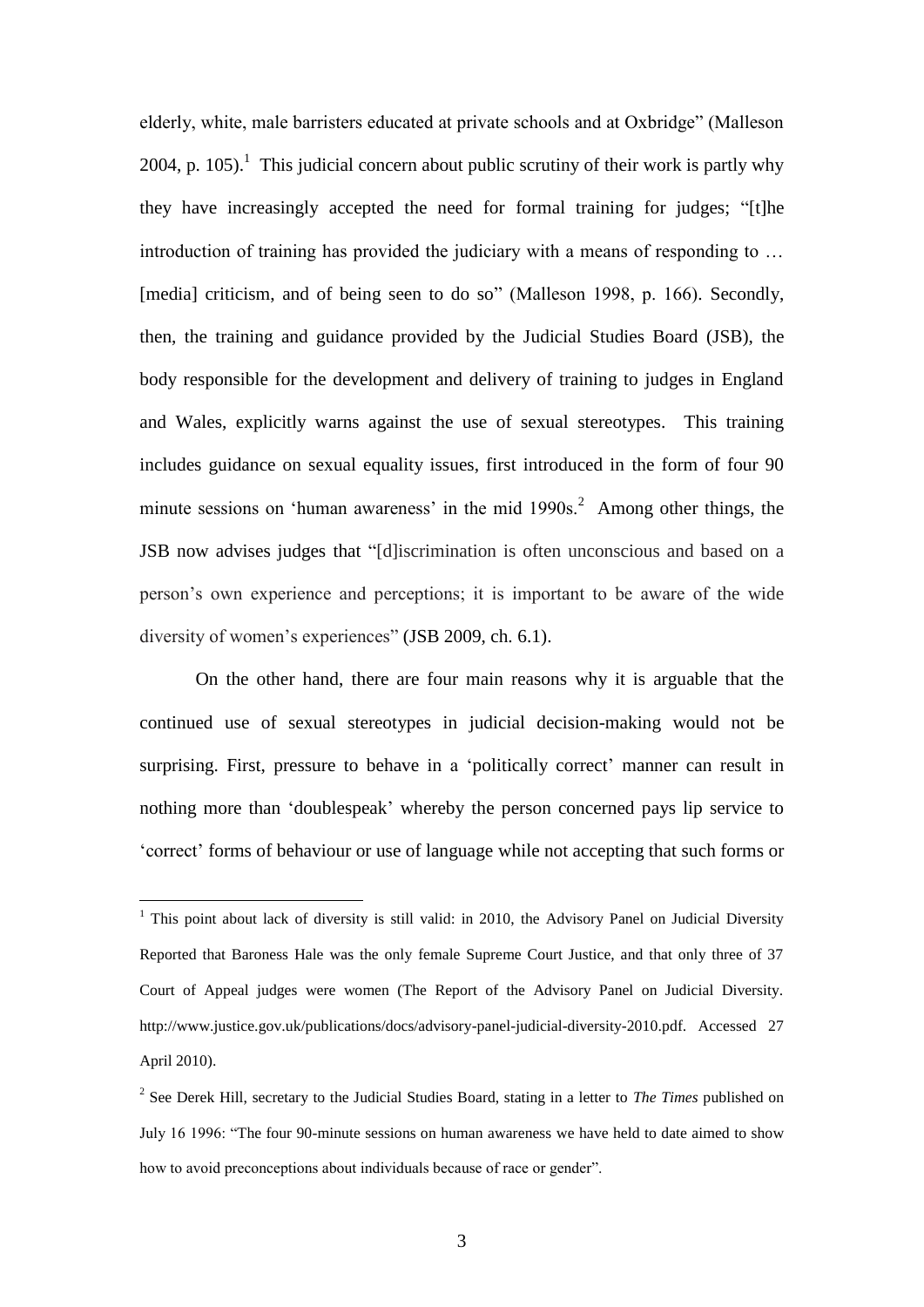language have any valid basis. Thus, if the only reason that some judges avoid sexual stereotyping is in order to appear "politically correct", it is inevitable that stereotypes will surface in their speech or writing from time to time, since they will have no genuine commitment to eliminating them (even those who sincerely want to avoid using stereotypes find it difficult to do so: see Bodenhausen and Macrae 1996). Secondly, against a long history of entrenched male domination of the legal system, it is arguable that the efforts of the JSB are unlikely to achieve complete success in such a short period of time, particularly since any judges who think the JSB is an emanation of 'political correctness' will presumably be resistant to its guidance in this respect. Thirdly, appellate judges may take the view that the work of the JSB is largely directed at lower level judicial officers and less relevant to them, and thus overlook, or pay insufficient attention to, the JSB guidance on sexual stereotyping. Finally, all members of the appellate judiciary attended law school long before feminism made any significant inroads into legal education, and their practising careers at the Bar and on the bench have occurred in heavily male-dominated environments. There is only one member of the appellate judiciary (Baroness Hale) who openly identifies as a feminist, and who explicitly sees it as part of her role to try to change the way her male colleagues think and behave.<sup>3</sup> Consequently, perhaps it would not be at all surprising if senior judges continued to deploy sexual stereotypes in their judgments and speeches.

This article argues that certain senior judges in England and Wales do indeed still at least sometimes employ crude and problematic sexual stereotypes in their judgments or overlook the use of such stereotypes by trial judges, and that this matter deserves attention from a critical perspective. This issue is important: if some senior

<sup>&</sup>lt;sup>3</sup> See e.g. Hale and Hunter 2008.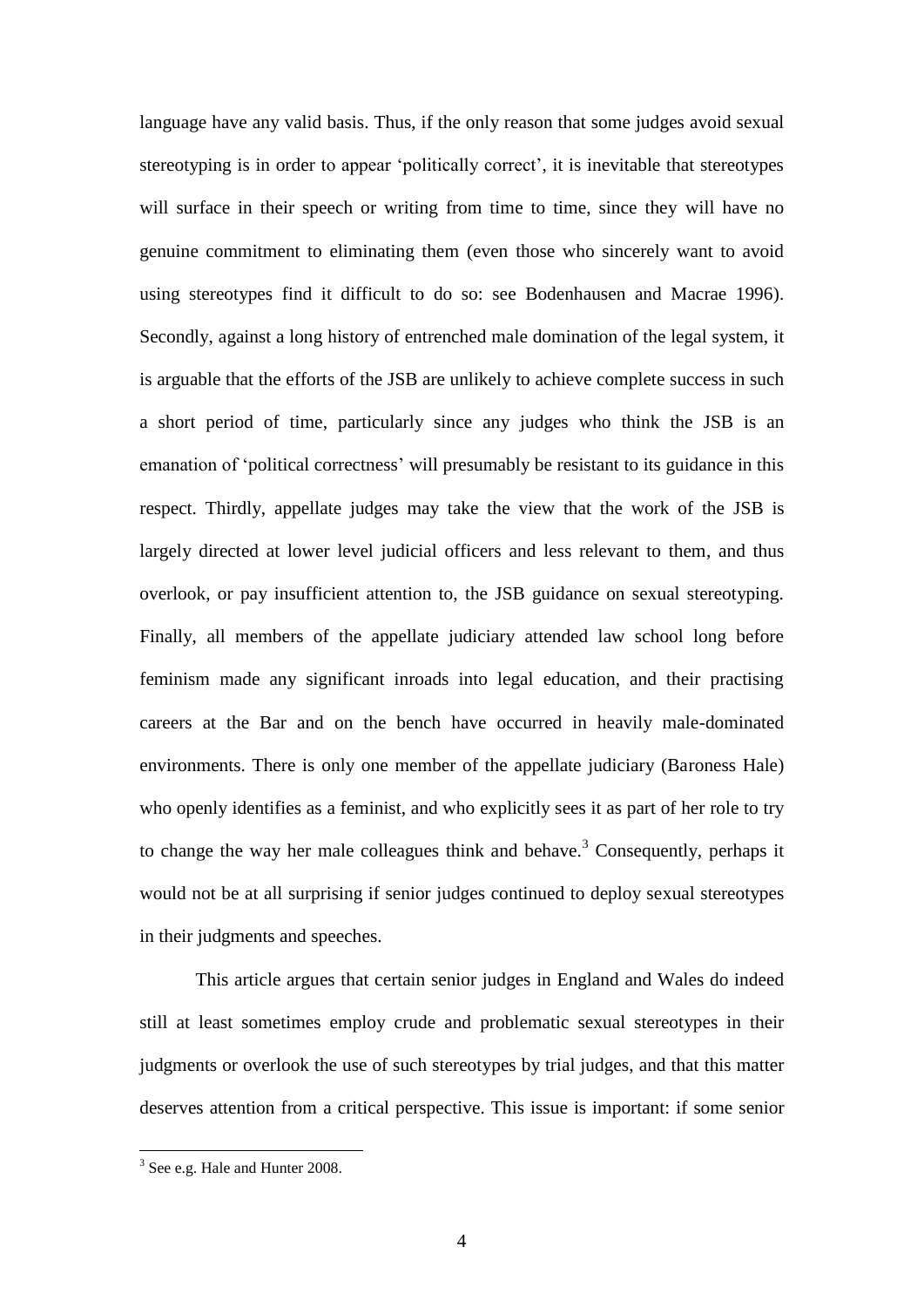judges are still willing to openly employ questionable sexual stereotypes in their decision-making, this is significant not only because of its direct impact on the legal system and the fact that it reinforces these sexual stereotypes rather than challenges them, but also because it may indicate that these sexual stereotypes are seen as unproblematic at a wider level within at least certain leading elements of the legal profession in England and Wales. This article begins by defining what is meant by 'sexual stereotyping' and by considering why it is problematic at a general level; this beginning provides a theoretical framework within which to discuss the specific operation of sexual stereotypes in the case law. The article then discusses the overt use of sexual stereotypes in several significant recent English and Welsh cases and a Privy Council decision which represents the law on the provocation defence in this jurisdiction, and explains why the use of the particular sexual stereotypes in question is problematic.<sup>4</sup> Lastly, it concludes that the use of these sexual stereotypes may indicate that feminism has indeed made only limited progress in the English and Welsh legal system, and makes some suggestions as to how this progress may be accelerated.

The cases in question have been selected because they were all decided at appellate level since the turn of the millennium. They are meant to be illustrative; the point here is not that they are necessarily typical cases, but that they are significant: they cannot be sidelined or explained away as unrepresentative, since they have

<u>.</u>

<sup>&</sup>lt;sup>4</sup> Sections 54-56 of the Coroners and Justice Act 2009 will abolish the provocation defence and replace it with a new defence of loss of self-control when they are brought into force. However, this is irrelevant for the purposes of this article, which focuses on the problematic use of sexual stereotypes in judicial decision-making at appellate level; the cases will remain significant in this respect even if they no longer represent the current law.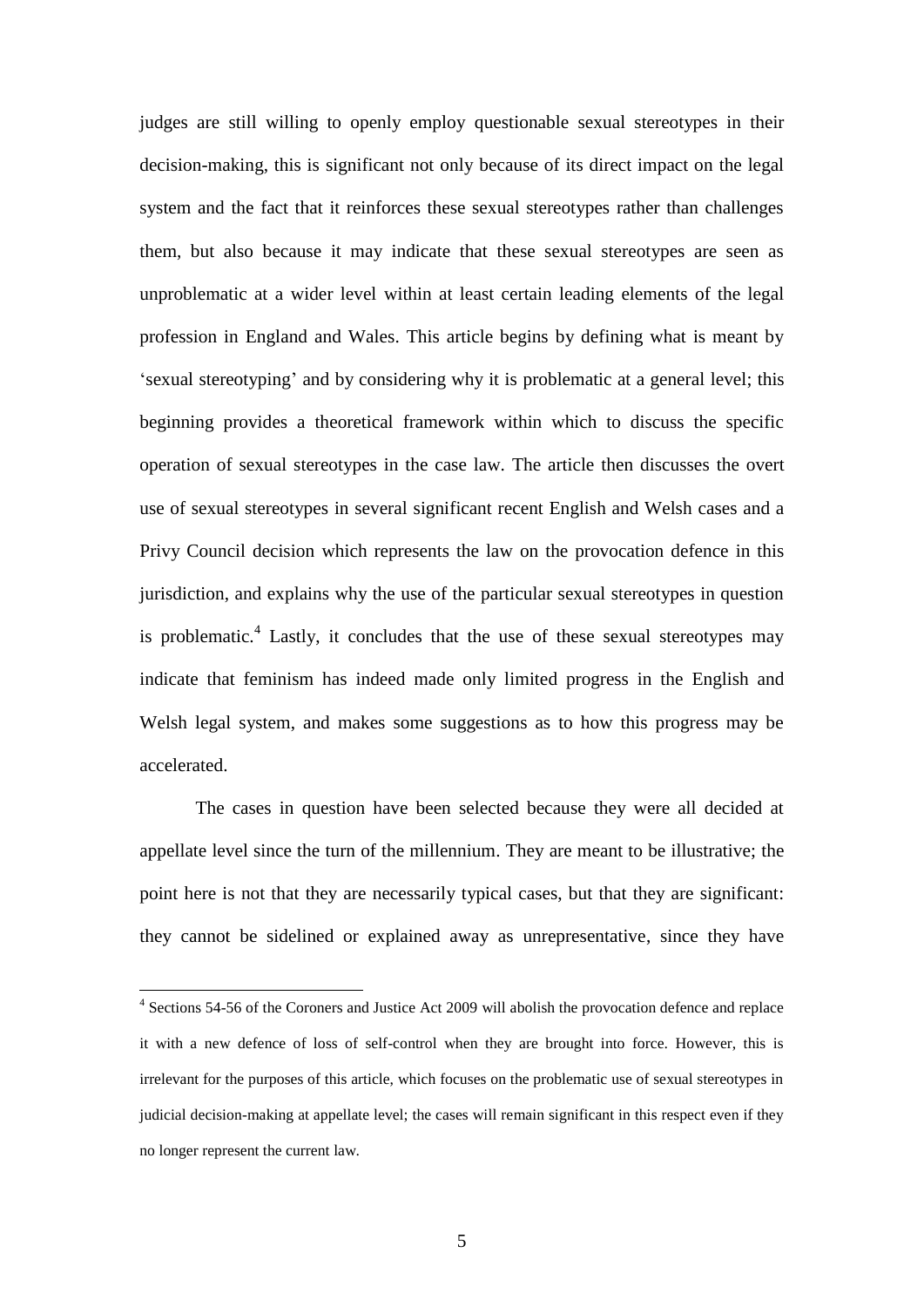practical or symbolic importance, or both. The sexual stereotypes employed in them deserve scrutiny from a critical perspective even if they do not indicate that there is a wider problem in this respect within the legal system; a stereotype does not need to be widespread in order for it to be important if the person wielding it is in a position of power over others, and appellate judges are clearly in this position.

### **The liberal feminist objection to the use of sexual stereotypes**

There is no single, agreed definition of the term "stereotype" (see Cava 2008, pp. 28- 34, for a summary of the development of the concept of "stereotyping"). One view is that a stereotype denotes an oversimplified and standardised conception of a thing, a situation, person or a group of things or persons (see e.g. English and English 1958, p. 253). An alternative view is that a stereotype is "a cognitive structure containing the perceiver"s knowledge, beliefs, and expectancies about some human social group" (Mackie, Hamilton, Susskind, and Roseelli 1996, p. 42). There is debate about whether stereotypes are by definition false universalisms or oversimplified conceptions, but agreement that they involve generalisations, and many commentators have observed that their use ('stereotyping') may be problematic. The use of stereotypes may lead to unfair outcomes in individual cases. Moreover, they may preserve an inappropriate hierarchical ordering of groups at a societal level: "stereotypic beliefs about groups often function to provide a rationale for and justification of status disparities, especially differences favoring the in-group" (Mackie, Hamilton, Susskind, and Roseslli 1996, p. 58). The precise definition of a "stereotype" is unimportant for the purposes of this article: the central point is that the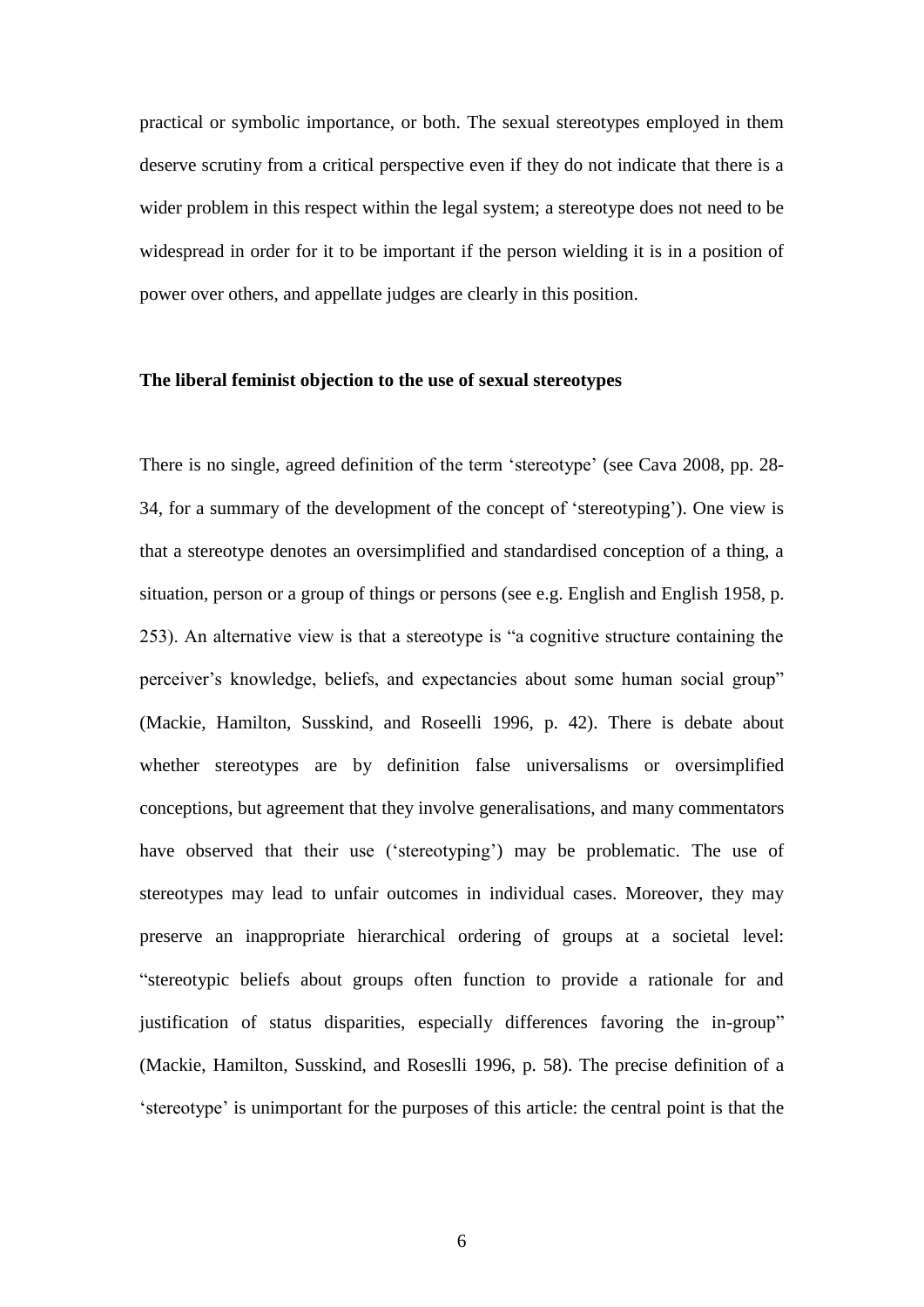open use of crude generalisations about men and women as groups is still a significant problem at appellate level in the English and Welsh legal system.

Feminism is the advocacy or pursuit of women's rights, interests and equality with men. In this sense, there are numerous types of feminist approaches to law, since there are numerous ideas about the appropriate way to pursue women"s interests in relation to the law and numerous conceptions of equality, rights, and justice. One problem in discussing types of feminist approaches to law is that the labels used, such as "liberal feminism", frequently mean different things to different people. However, at the risk of some over-simplification, it can be said that there are different feminist schools of thought. It is necessary to realise that these schools are models. It should not be thought that it is possible to pigeonhole all feminists in relation to these classifications, or that there are always sharp differences between the various schools in relation to particular issues. Nonetheless, the categories are useful as a resource for interpreting certain underlying premises and thus for understanding more clearly what is often going on when feminists discuss the best way to approach certain issues. The most relevant school of feminism for the purposes of this article is liberal feminism. Liberal feminists want the liberal State to live up to its own ideals (see e.g. Lacey 1998, p. 190). From at least the nineteenth century onwards, liberal feminists have campaigned against "practices and laws which … relegate women to the "private sphere' of the home and family" (Barnett 1998, p. 124; see too Frazer and Lacey 1993, p. 79). In the words of Hilaire Barnett, the liberal feminist view is that "by historically and traditionally excluding women from civic life, men not only seized for themselves the high ground of policy and law making, but also subordinated and silenced women, denying women a voice in civic affairs" (Barnett 1998, p. 124). As Barnett notes, the concept of rationality originally carried with it the notion that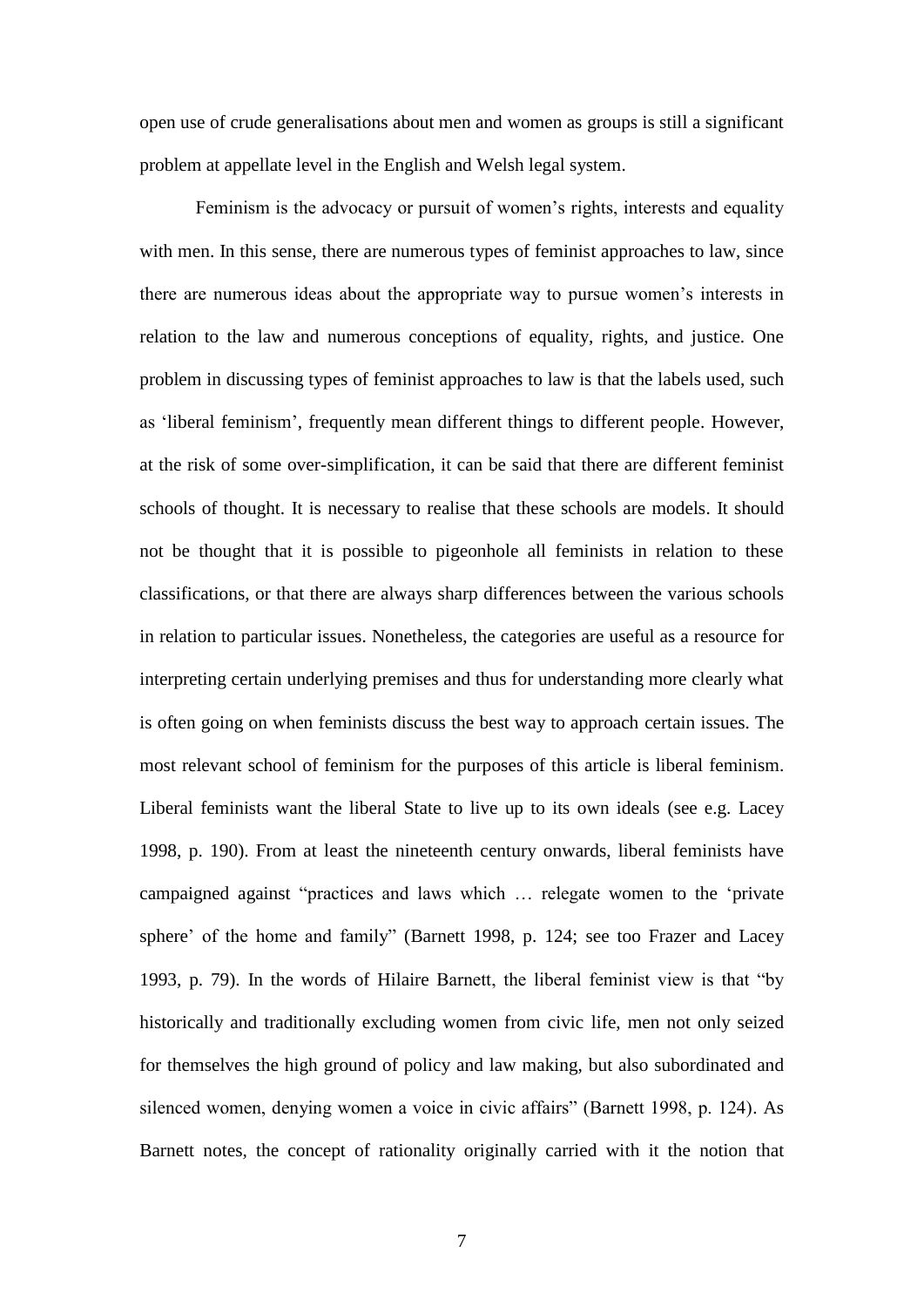women are less rational than men. Ideas about biology ultimately restricted women"s role, confining them to a separate but purportedly equal domestic role where they were supposedly perfectly suited for roles as carers and nurturers; "David Hume, Jean-Jacques Rousseau, Immanual Kant and Georg Wilhelm Friedrich Hegel all questioned women"s rationality" (Barnett 1998, p. 97). Hegel, for example, thought that "the difference between men and women is like that between animals and plants" (Hegel 1952, para. 166, p. 264) because the development of women and plants is supposedly more "placid" than the development of men and animals. Moreover, according to Hegel, "[w]hen women hold the helm of government, the State is at once in jeopardy, because women regulate their actions not by the demands of universality but by arbitrary inclinations and opinions" (Hegel 1952, para. 166, p. 264).

Liberal feminists have long argued that women should have equal roles in the public realm because they are equal, rational persons. Liberal feminist campaigns have addressed numerous aspects of life and society (see e.g. Atkins and Hoggett 1984). In the UK, they have achieved notable reforms such as the right to the vote and the right to equal pay and terms and conditions of work. Liberal feminists expect formal equality. The liberal feminist position is that biology should be irrelevant where employment is concerned "other than where physical attributes render women unable to fulfil the responsibilities entailed in that employment" (Barnett 1998, p. 125). Thus, the liberal feminist view is that it may be reasonable for an employer who requires a worker to be able to lift heavy weights to employ a man rather than a woman. However, should a particular woman be able to satisfy the weight lifting requirement, there is no legitimate reason to exclude her from employment unless another candidate (male or female) is better suited to the position (see Barnett 1998, p. 125). A central liberal feminist tenet is that women generally have the physical and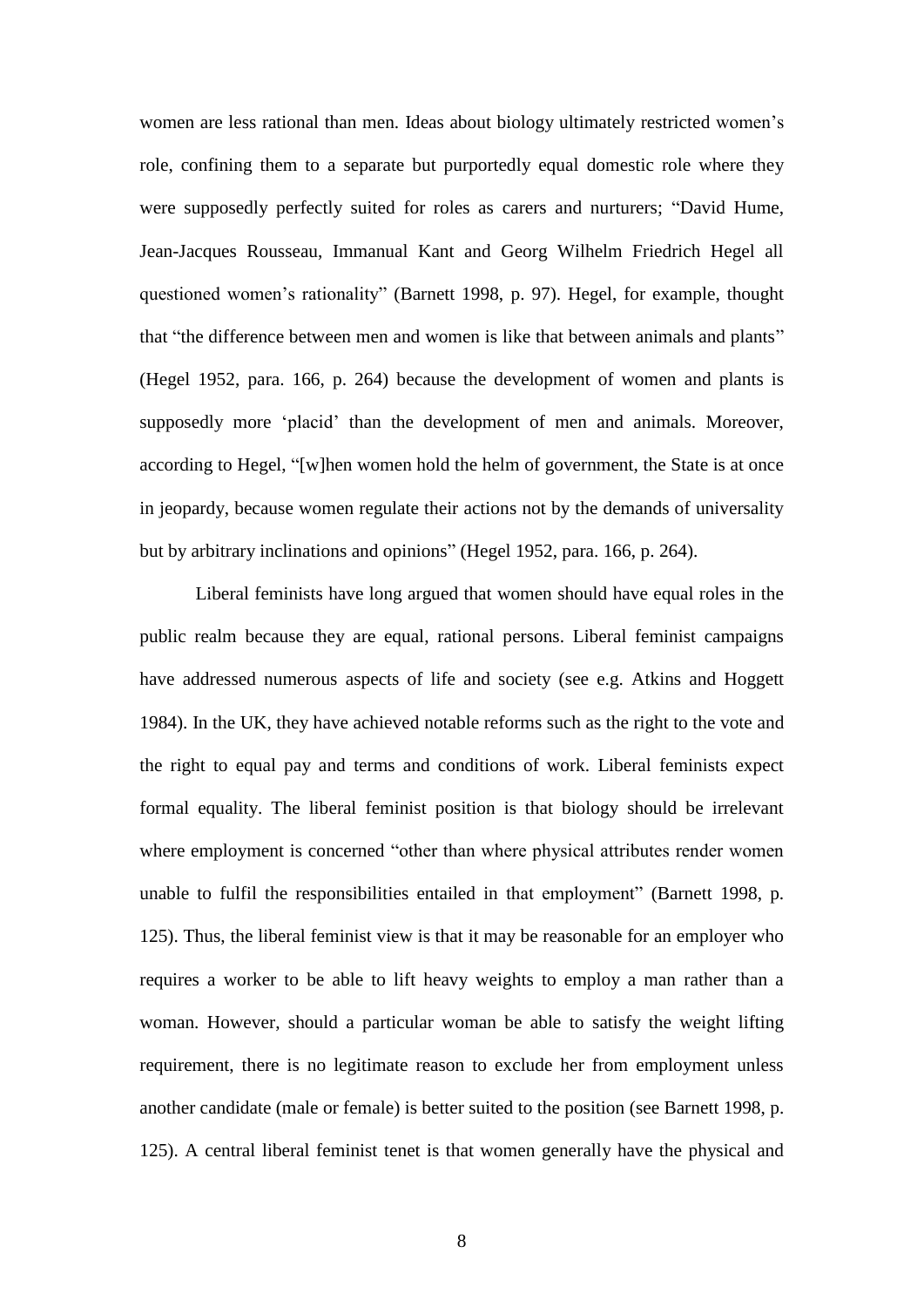intellectual capacity to operate in the public sphere under the same conditions as men (see e.g. Lacey 1998, p. 190). They do not need the "protection" of restrictive laws based on sexual stereotypes, as opposed to a proper understanding of the range of women"s capacities, that limit the type of jobs that they might do. The liberal feminist position is that women should enter the workplace under the same norms and conditions as men (see e.g. Levit 1998, pp. 189-190). The result of *United States v*  Virginia, for example, is arguably contentious from a liberal feminist outlook.<sup>5</sup> This United States case concerned the constitutionality of the exclusion of women from a military institute ('VMI'); US women won the right to military education at the same college as men on the ground that their categorical exclusion would deny equal protection to women, but it was uncontested that "admitting women … would undoubtedly require alterations … to adjust aspects of the physical training programs".<sup>6</sup> It is admirable from a liberal feminist perspective that the Supreme Court took the view in this case that "generalizations about 'the way women are,' estimates of what is appropriate for *most women,* no longer justify denying opportunity to women whose talent and capacity place them outside the average description".<sup>7</sup> However, it is dubious from a liberal feminist perspective that the decision ultimately required adjustments to aspects of the physical training programmes used by the military college in question, since this meant that the institution was restructured to accommodate perceived differences between men and women as groups, although the

<sup>&</sup>lt;sup>5</sup> 518 U.S. 515 (1996).

<sup>6</sup> *Ibid*, 550.

<sup>7</sup> *Ibid*.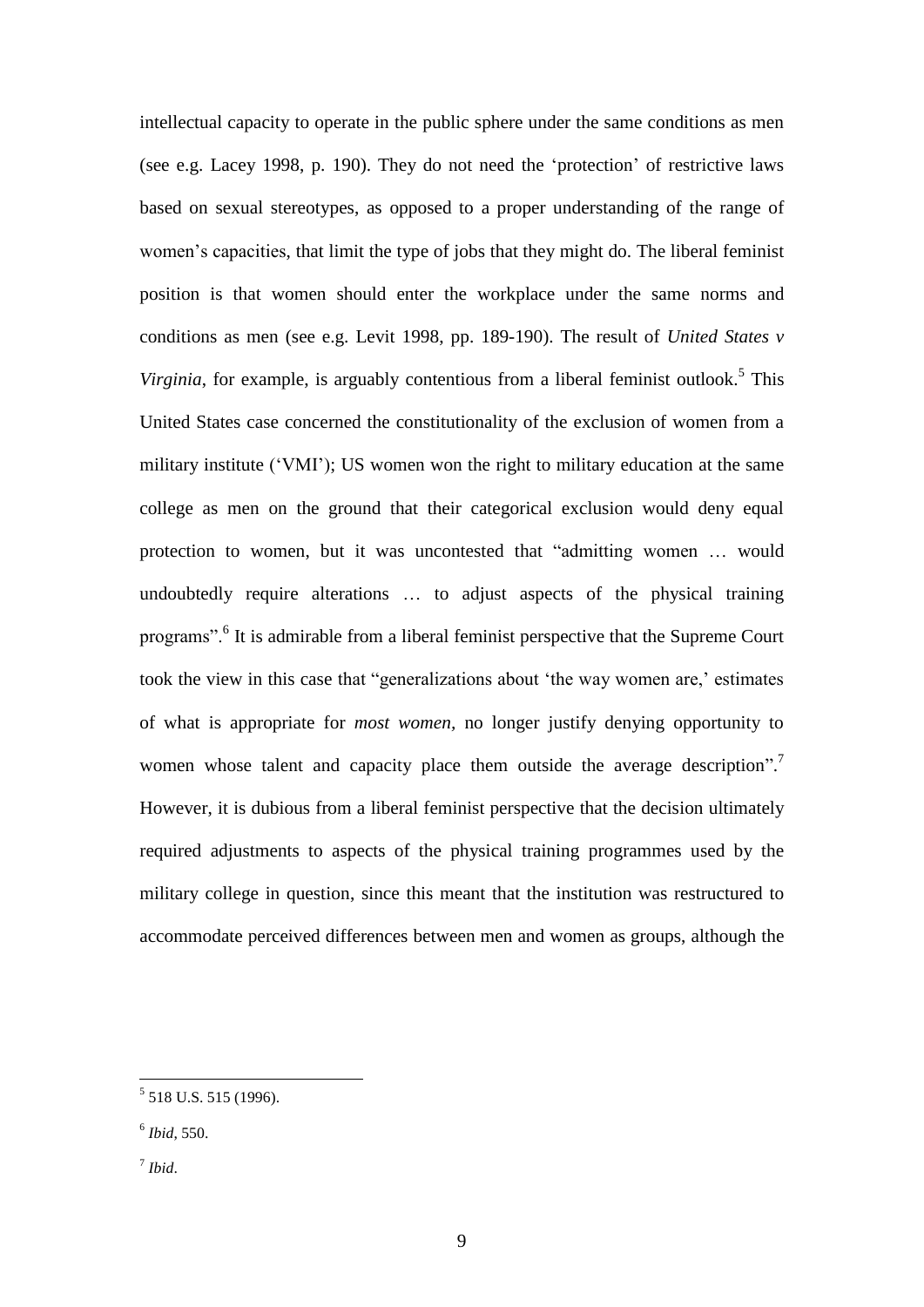parties agreed that "*some* women can meet the physical standards [VMI] now impose $[s]$  on men".<sup>8</sup>

Opposition to the use of sexual stereotypes is a central aspect of liberal feminism. Liberal feminists object to sexual stereotyping on the basis that it judges women in terms of ascribed group characteristics rather than on individual merits.<sup>9</sup> This is the underpinning, for example, of the liberal feminist campaign against sex discrimination in employment: the liberal feminist argument in this context is that women should be considered according to their individual characteristics rather than according to generalisations about what 'women' or 'mothers of young children' are like. Early twentieth century liberal feminist scholarship on the law challenged the use of sexual stereotypes by judges from the so-called "Persons Cases" onwards. The Persons Cases were cases in which women argued that they were "persons" for the purposes of the law in various respects, such as in relation to the holding of public political office, to which only a "person" could be elected (see Hale 2005). The decisions in many of these cases reflected, and perpetuated, sexual stereotypes; for example, the US Supreme Court decided in *Bradwell v Illinois* that women did not have the right to practice law, stating: "[t]he natural and proper timidity and delicacy which belongs to the female sex evidently unfits it for many of the occupations of civil life …. The paramount destiny and mission of woman are to fulfill the noble and benign offices of wife and mother". $^{10}$ 

<sup>8</sup> *Ibid*, 541 (emphasis in original).

<sup>&</sup>lt;sup>9</sup> I am grateful to an anonymous reviewer of this article for this phrase and for the example used in the following sentence.

<sup>10</sup> (1873) 83 US 130, 141.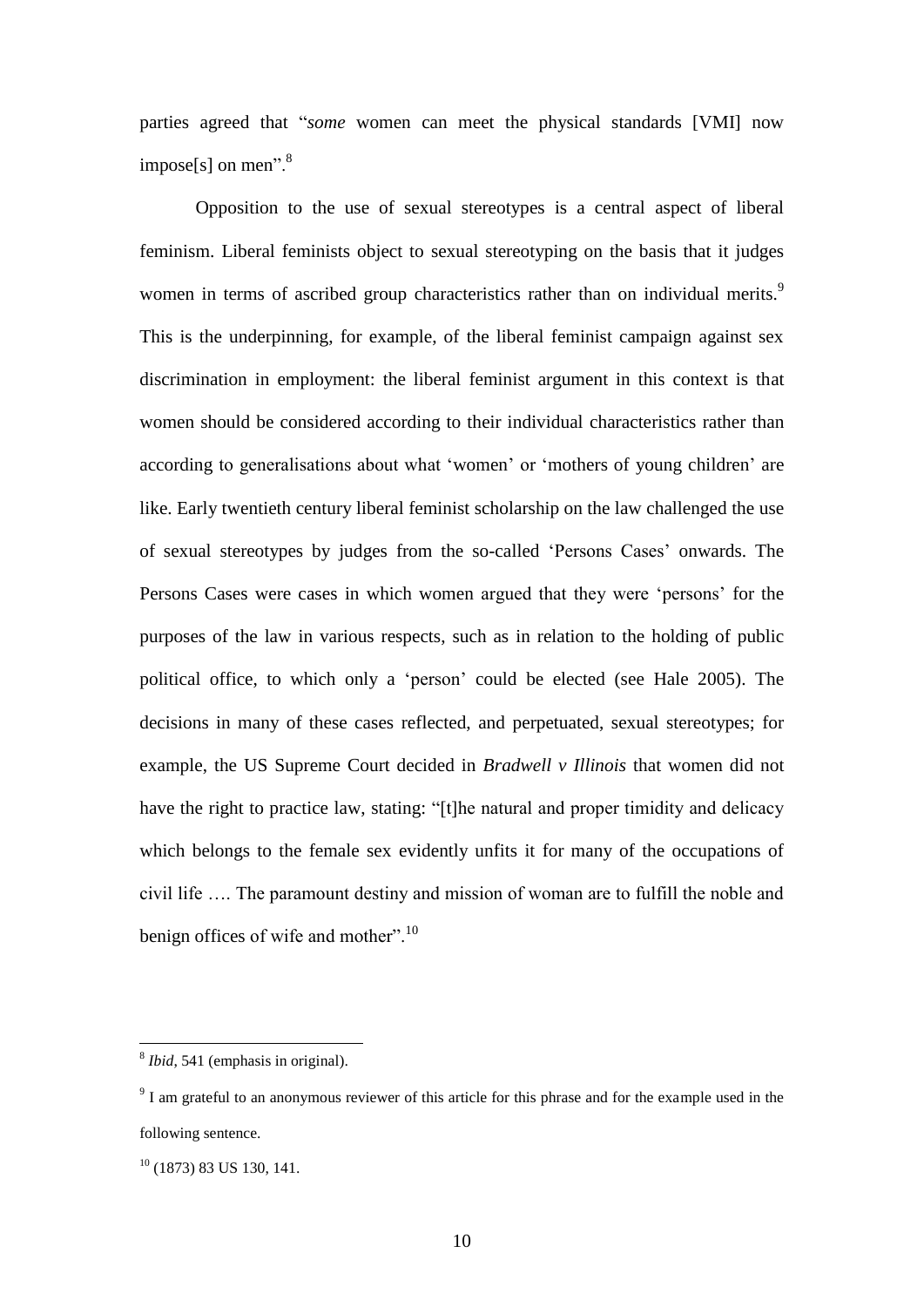Stereotypes can be problematic in various ways. They can lead to discrimination against people who are perceived as failing to conform to them.<sup>11</sup> to inappropriate leniency to defendants in rape and other sexual offences trials,  $^{12}$  and to other major problems such as restrictions caused by views about appropriate sex roles. For instance, Lord Denning MR notoriously asserted in *Ministry of Defence v Jeremiah*: "[a] woman's hair is her crowning glory, so it is said. She does not like it disturbed: especially when she has just had a 'hair-do'".<sup>13</sup> This assertion is obviously problematic because it can be seen as suggesting that, unlike men, all women are obsessed with their physical appearance, or at least their hair when they have just had a "hair do". It would be problematic even if there were empirical evidence that women tend to more concerned than men are about the state of their hair. Lord Denning"s assertion about women"s hair suggests that all women are the same, and that they are all different from men, in this respect. In *Jeremiah*, a case which concerned an allegation of sex discrimination by a male applicant, Lord Denning MR discussed the women who worked at a particular factory, and stated that, like all women, they do not want to undertake work "which ruins their hair do".<sup>14</sup> This sends a negative message about women because it suggests that, unlike men, they are so vain that they do not like to undertake certain kinds of work. Furthermore, it reinforces the view that certain workplace roles are not appropriate for women. This type of stereotyping may have material as well as symbolic effects on women: it does not just affect what

<sup>&</sup>lt;sup>11</sup> See e.g. Glick and Fiske 2007, 172-174 on "non-traditional" women in the workplace.

 $12$  See e.g. Ellison and Munro 2009, discussed below, on the use of sexual stereotypes by jury members in rape trials

<sup>&</sup>lt;sup>13</sup> [1980] OB 87, 96.

<sup>14</sup> *Ibid*.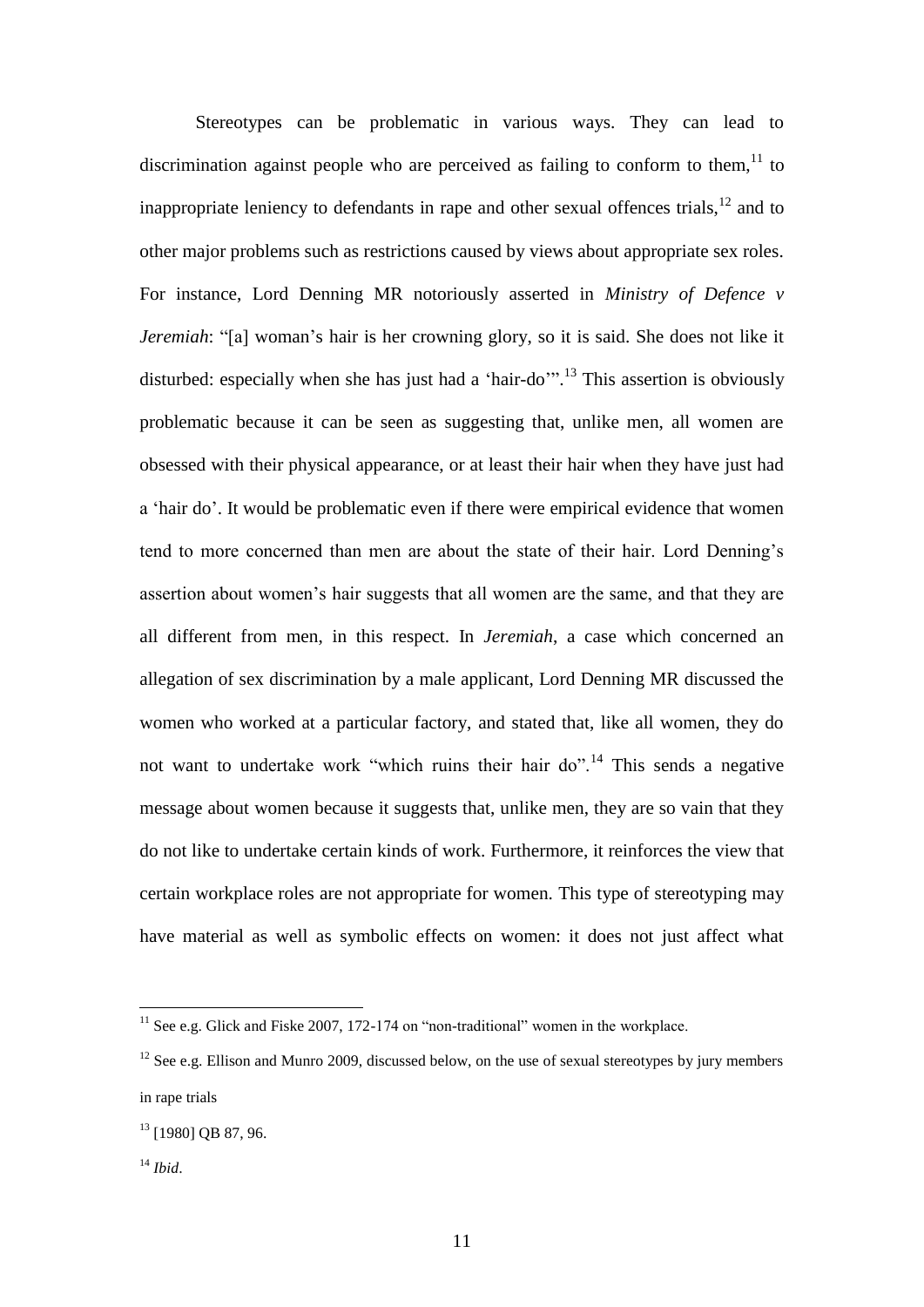people think about them; it also potentially affects what kinds of work they are allowed to do and how much pay they can earn.<sup>15</sup>

 Sexual stereotypes sometimes pose strategic dilemmas for feminists. They may operate to the benefit of a particular woman claimant or defendant, but they often have an overall negative effect in terms of the rights and interests of women as a group. Feminists have commented on the issue of female claimants appealing to negative stereotypes in a variety of legal settings. Claire de Than noted in 2001 that "the field of equitable remedies contains false universalisms and explicit stereotypes of women which, although not always overtly negative in perspective, are backwardthinking" (2001, p. 197), and observed that claimants "may participate in their own stereotyping in order to win a remedy for their own personal injustices" (2001, p. 198). Likewise, in the context of criminal law, Donald Nicolson has pointed out that "[f]emale specific criminal law defences [such as infanticide]… raise important strategic and ethical dilemmas for feminists in general and for feminist lawyers representing female defendants in particular" (2000, p. 159). These defences might ensure justice for individual female defendants, but Nicolson argues that they are problematic because "[they] reinforce notions of female inferiority, passivity and weakness" (Nicolson 2000, p. 170). Similar strategic and ethical dilemmas also exist in the context of sexual offences cases. Ellison and Munro have commented on evidence suggesting "that jurors may be influenced in their deliberations by a number of extra-legal stereotypes about "appropriate" socio-sexual behaviour" (Ellison and

<sup>&</sup>lt;sup>15</sup> See e.g. *Hurley v Mustoe* [1981] IRLR 208, where an employer contravened the Sex Discrimination Act 1975 by not employing women with young children because he believed that women with child care obligations are unreliable in their attendance at work. I am grateful to the editor for this point about the material effect of sexual stereotyping.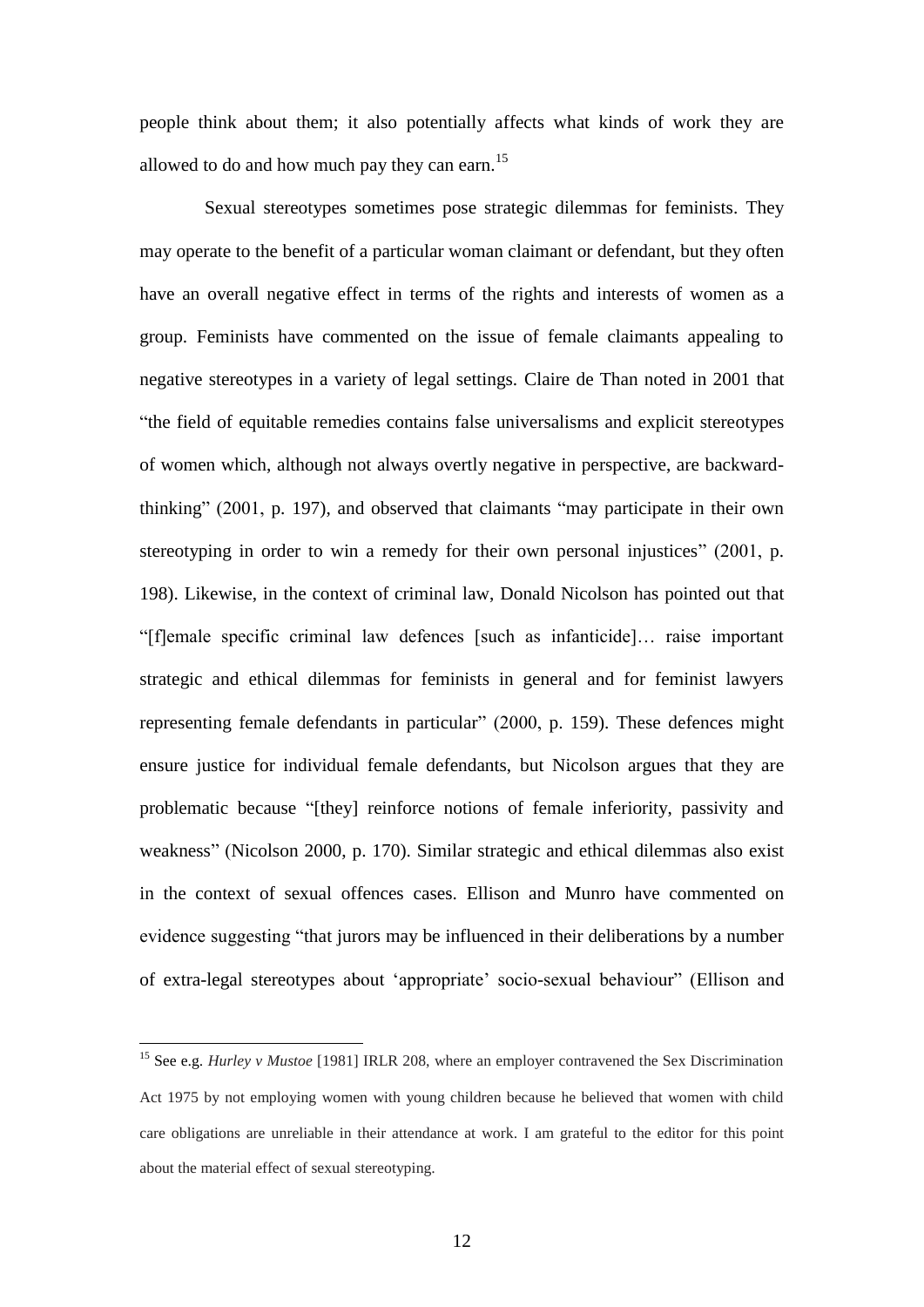Munro 2009, p. 202). As Ellison and Munro put it, there is a vast amount of sociolegal research about this issue:

Factors such as the behaviour of the complainant in the lead-up to the incident … the level and fact of her intoxication … the style of her dress … or the existence of any previous flirtation or intimacy with the defendant have all been shown to influence public (and thus, it has been extrapolated, juror) attributions of responsibility for a sexual assault (Ellison and Munro 2009, pp. 202-203).

The problem here is that individual female complainants may be able to convince jurors that they are making a genuine allegation by at least appearing to conform to extra-legal stereotypes about appropriate behaviour, but, in doing so, they reinforce these stereotypes by confirming their legitimacy. This has a negative effect overall for a variety of reasons: for example, because it allows "defence lawyers to portray the normal behaviour of women as 'unusual' or inconsistent with a genuine complaint" (Ellison and Munro 2009, p. 203) and thus has a detrimental effect on the handling of complaints by women who do not conform to extra-legal stereotypes about appropriate behaviour.

### **The Continuing Use of Sexual Stereotypes**

The JSB rightly states that "[s]tereotypes and assumptions about women's lives can lead to unlawful discrimination" (2009, ch. 6.1.3), and that "assumptions should not be made that all women"s experiences are the same" (2009, ch. 6.1.3). Unfortunately,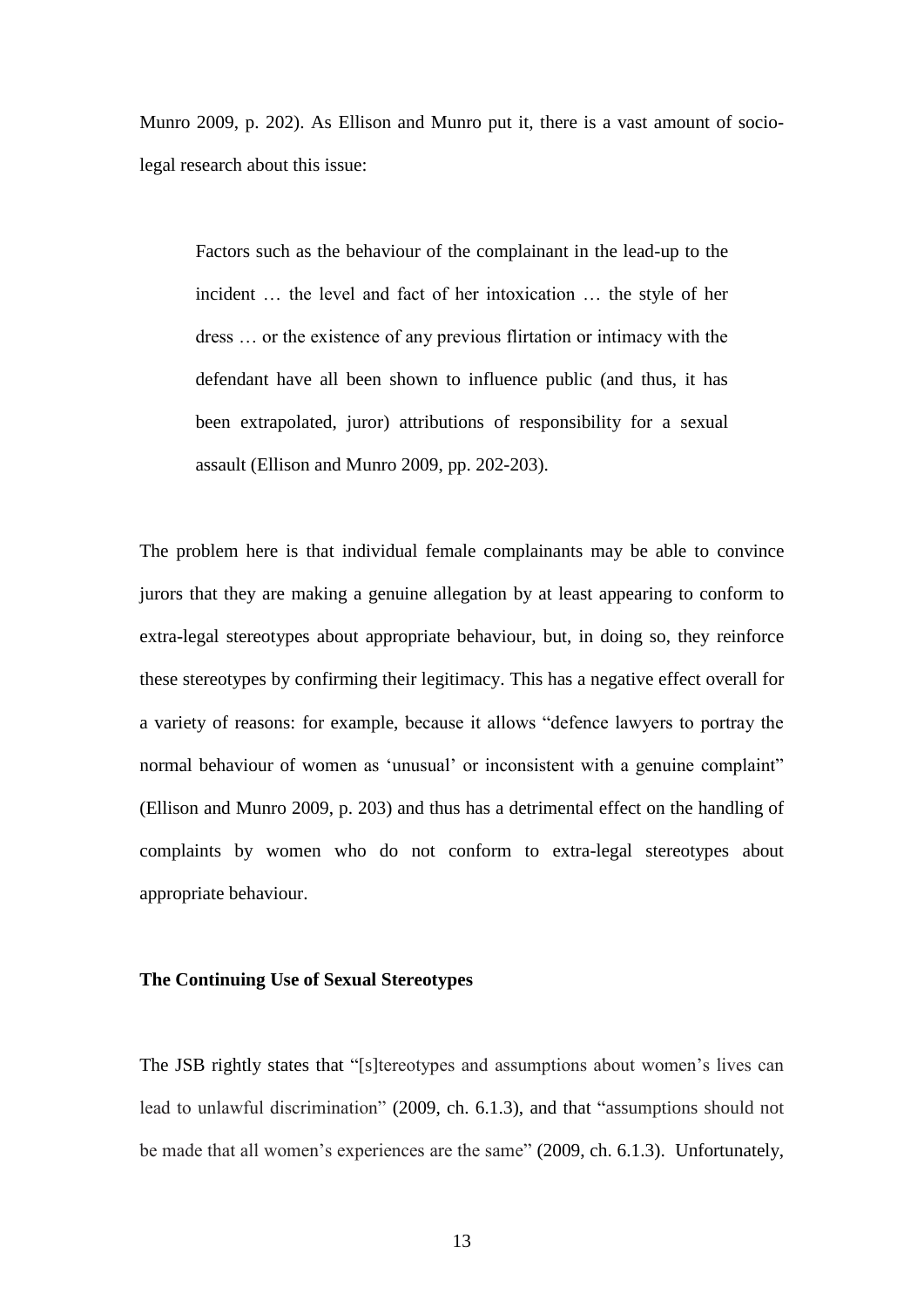notwithstanding the JSB guidance about stereotyping, there is a substantial amount of evidence that at least certain senior members of the judiciary in this jurisdiction need to take greater care in this respect. This article will look at four recent criminal law cases and a civil law case in order to demonstrate that there is still a significant problem in terms of the open use of crude sexual stereotypes at appellate level. These cases have been selected for examination because they were decided by senior judges, and illustrate the point that this article makes about the problematic judicial use of sexual stereotypes. The argument is not that the use of sexual stereotypes in these cases has necessarily already caused demonstrable harm to women, but that it has created a significant risk of such harm occurring or failed to enhance the rights and interests of women. The focus on the cases studied in this article should not be taken to imply that they are the only recent cases where judges in this jurisdiction have openly employed dubious sexual stereotypes in their legal reasoning: these cases are simply used as examples to illustrate the point about the use of sexual stereotypes. For ease of understanding, they are discussed thematically rather than chronologically, starting with two leading cases on homicide. Although some of the cases discussed in this article might be thought to employ sexual stereotypes which are particularly problematic, they are all important.

<span id="page-14-0"></span>The first case focused on here,  $R \, v$  Smith *(Morgan)*,<sup>16</sup> is both the oldest and one which has received a significant amount of attention from a feminist perspective. It concerns provocation, a partial defence to murder, which, if successful, reduces

<sup>&</sup>lt;sup>16</sup> [2001] 1 AC 146.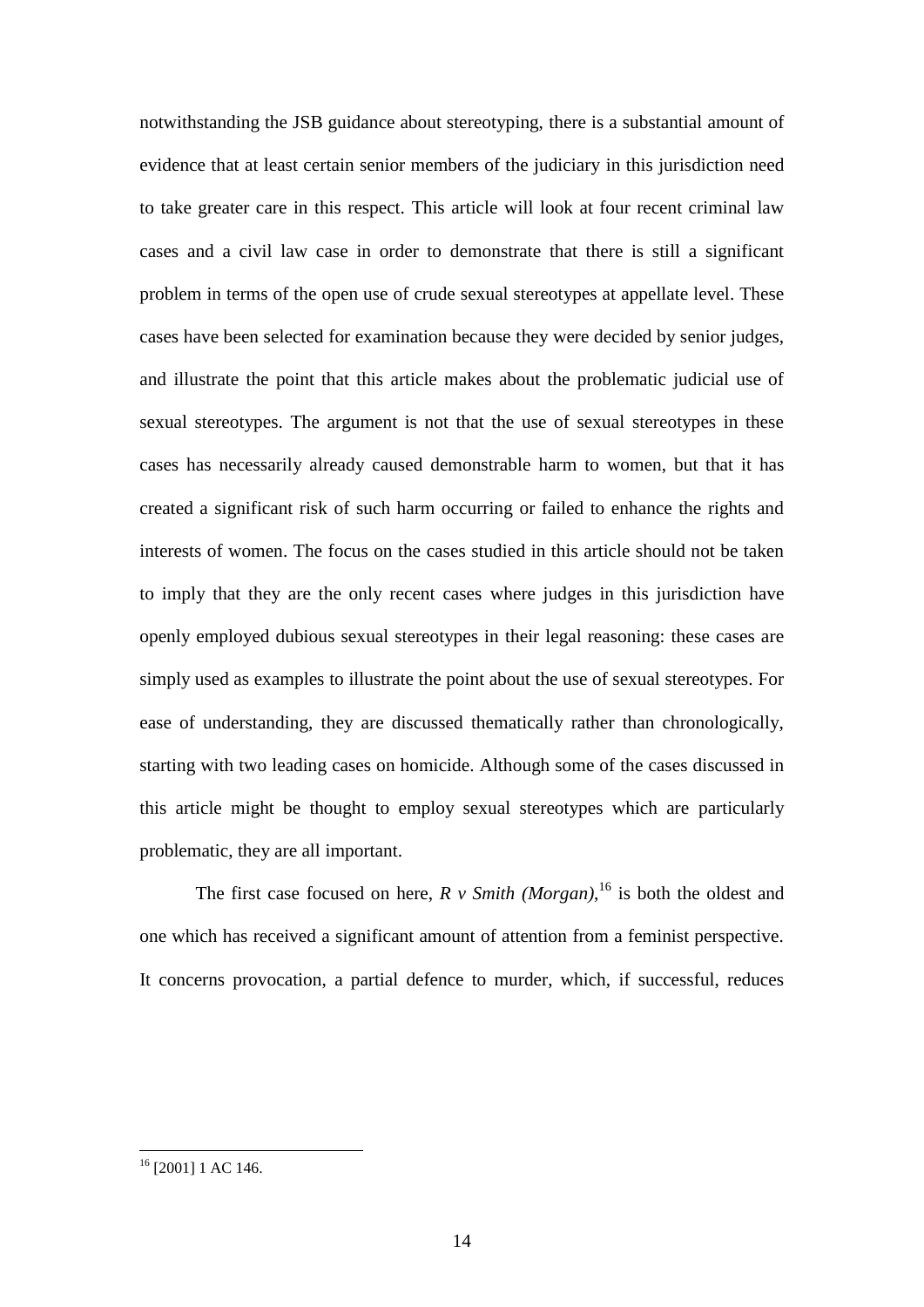what would otherwise be murder to manslaughter.<sup>17</sup> Section 3 of the Homicide Act 1957 partially defines the scope of this defence. It states:

Where on a charge of murder there is evidence on which the jury can find that the person charged was provoked (whether by things done or by things said or by both together) to lose his self-control, the question whether the provocation was enough to make a reasonable man do as he did shall be left to be determined by the jury; and in determining that question, the jury shall take into account everything both done and said according to the effect which, in their opinion, it would have on a reasonable man.

<span id="page-15-0"></span>A major issue with provocation is therefore whether the provocation was enough to make a "reasonable man" do as the defendant did, but the correct interpretation of section 3 has been the subject of numerous appellate cases.<sup>18</sup> The precise operation of the provocation defence and even the very matter of its existence have received extensive critical analysis, much of it feminist.<sup>19</sup> However, one potentially important aspect of the law in this area has received little attention from a feminist perspective: namely, the ruling in a series of cases dating back to Lord Diplock"s speech in *R v Camplin* in 1978 that the defendant's sex is potentially relevant to the standard of self-

<sup>&</sup>lt;sup>17</sup> As mentioned above, sections 54-56 of the Coroners and Justice Act 2009 will abolish the provocation defence and replace it with a new defence of loss of self-control when they are brought into force.

<sup>18</sup> For an overview of the case law, see the discussion of it in *R v James and Karimi* [2006] EWCA Crim 14; [2006] 1 All ER 759, [5]-[35].

<sup>19</sup> See e.g. Burton 2003; Edwards 2007; Reddy 2008; and Wells 2000.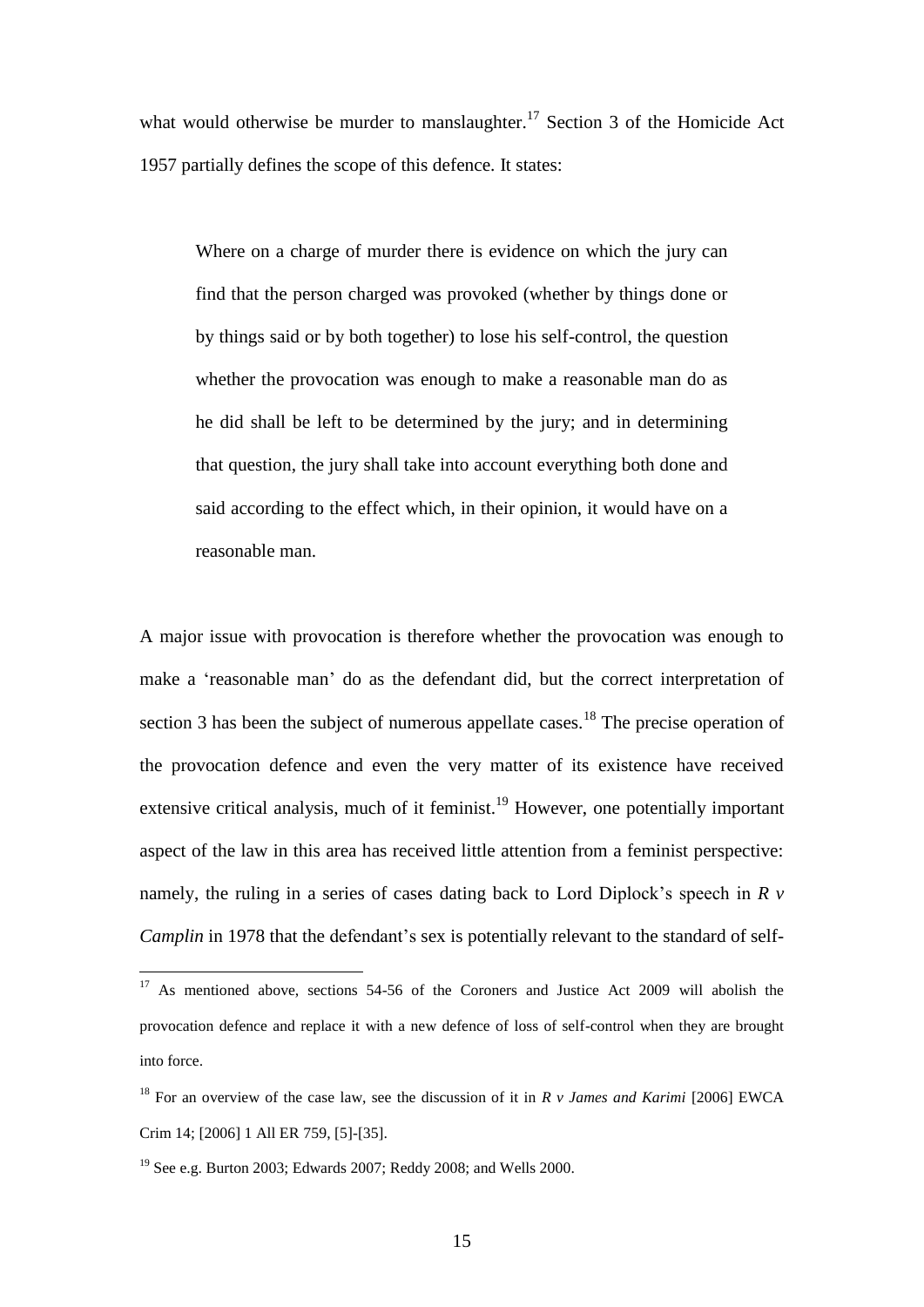control to be expected of him or her in the context of the provocation defence.<sup>20</sup> The issue in *R v Smith (Morgan)* was whether characteristics of the defendant other than age and sex may be relevant to the expected standard of control, or whether age and sex are the only potentially relevant characteristics of the defendant in this respect. The majority of the House of Lords decided that the test was whether "the circumstances were such as to make the loss of self-control sufficiently *excusable* to reduce the gravity of the offence from murder to manslaughter", $^{21}$  that this was entirely a matter for the jury, and that members of the jury could accordingly take account of any "characteristic of the accused, whether temporary or permanent, which affected the degree of control which society could reasonably have expected of *him*  and which it would be unjust not to take into account".<sup>22</sup> Understandably, critical analysis of this case has focused on this ratio (see e.g. Burton 2001). However, it is Lord Hoffmann's observations about the sex of the defendant which are important for the purposes of this article. Although aspects of Lord Hoffmann"s speech may be conducive to the interests of women, it is problematic in certain significant respects (on both points, see Burton 2001, pp. 250-1 and pp. 253-256). In the context of this article, the central problem with Lord Hoffmann"s speech is his reference to the potential relevance of the sex of the defendant. Having noted that "[a] number of writers and judges have thought that Lord Diplock was wrong to include the sex of the defendant" in the relevant test, $2<sup>3</sup>$  he concluded that Lord Diplock had in fact been correct, since he "was only drawing attention to the fact that the hormonal

 $20$  [1978] AC 705.

<sup>21</sup> *Supra* n [16](#page-14-0) at 173, per Lord Hoffmann.

<sup>22</sup> *Ibid* at 173-174.

<sup>23</sup>*Supra* n [16](#page-14-0) at 166.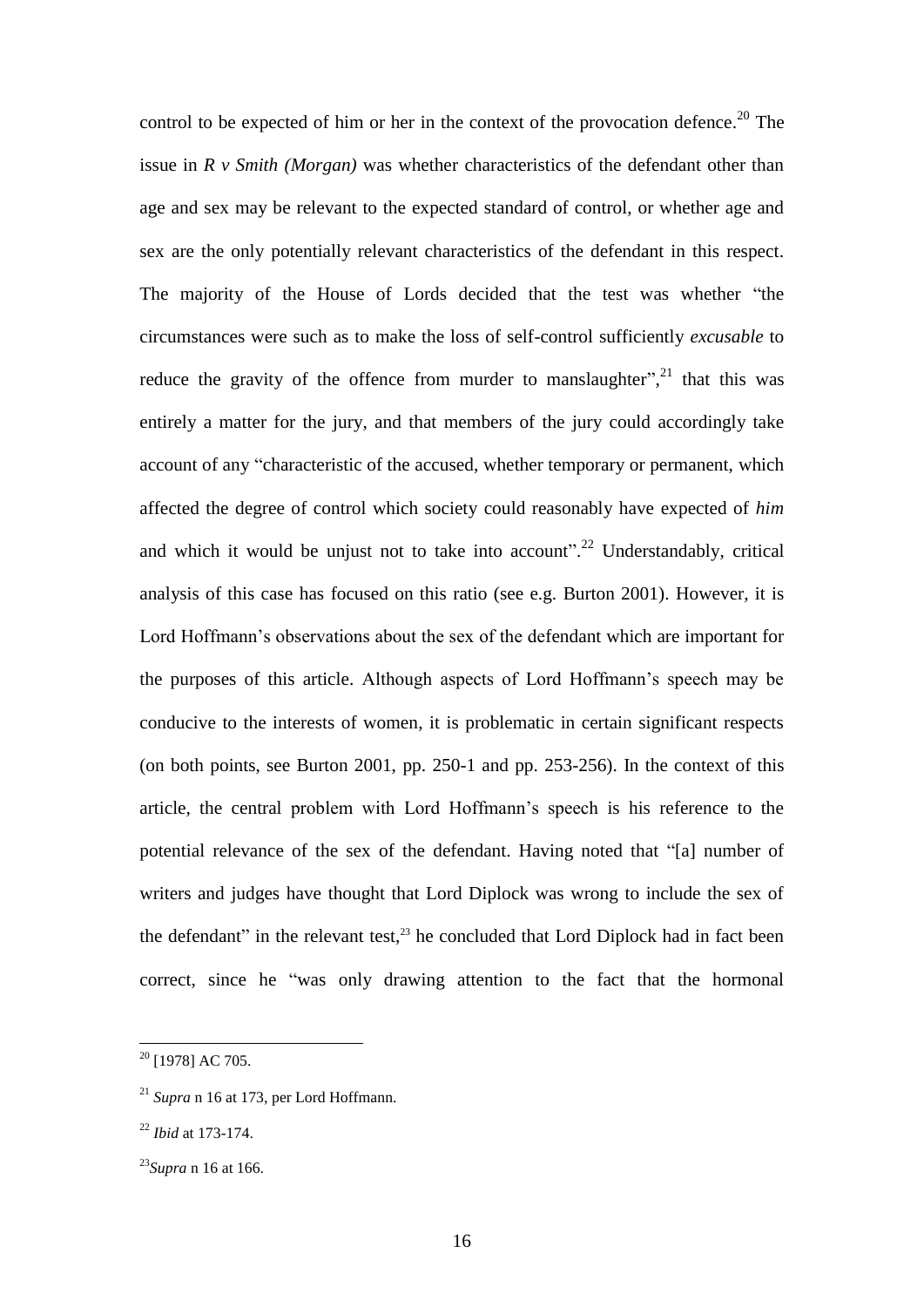development of male adolescents is different from that of females".<sup>24</sup> The problem with this statement about hormonal development is that it is a sweeping generalisation about a supposed distinction between male and female adolescents which holds that a lesser standard of self-control applies to either boys or girls in the context of the provocation defence. This aspect of Lord Hoffmann"s speech seems to draw upon the popular idea that girls develop emotional maturity faster than boys do, and brings to mind Lois Bibbings" claim that, "if, in some contexts, judges and magistrates view male violence as normal and expected, if not wholly acceptable, they may be inclined to impose low sentences for some such behaviour" (2000, p. 239, not specifically commenting on *Smith (Morgan)*). Although English courts no longer follow the ratio in *Smith (Morgan)*, this aspect of Lord Hoffmann's speech still represents the law. It may in fact be supported by certain scientific studies, $^{25}$  but the matter is not clear-cut and Lord Hoffmann does not appear to see anything problematic about making a sweeping assertion about hormonal differences between boys and girls.

It is important to clarify the nature of the problem here. The point is not that the outcome of the case was unfair to a female defendant (the defendant was in fact a man), that it resulted in an inappropriate acquittal, that the use of a sexual stereotype affected the outcome of the case, or that Lord Hoffmann should have cited scientific studies because they can definitively establish the existence of sex differences (see e.g. Creager, Lunbeck, and Schiebinger 2002 on the issue of gender bias in science). Nor is the point that an appellate judge would normally be expected to cite scientific

<sup>24</sup> *Ibid*.

<sup>&</sup>lt;sup>25</sup> As Nicole Hess and Edward Hagen tentatively put it, " $[m]$ any studies have found differences in the types of aggression used by males and females, at least in children and adolescents. Boys tend to use direct physical or verbal aggression, whereas girls tend to use more indirect forms of aggression that prominently feature gossip" (2006, 231).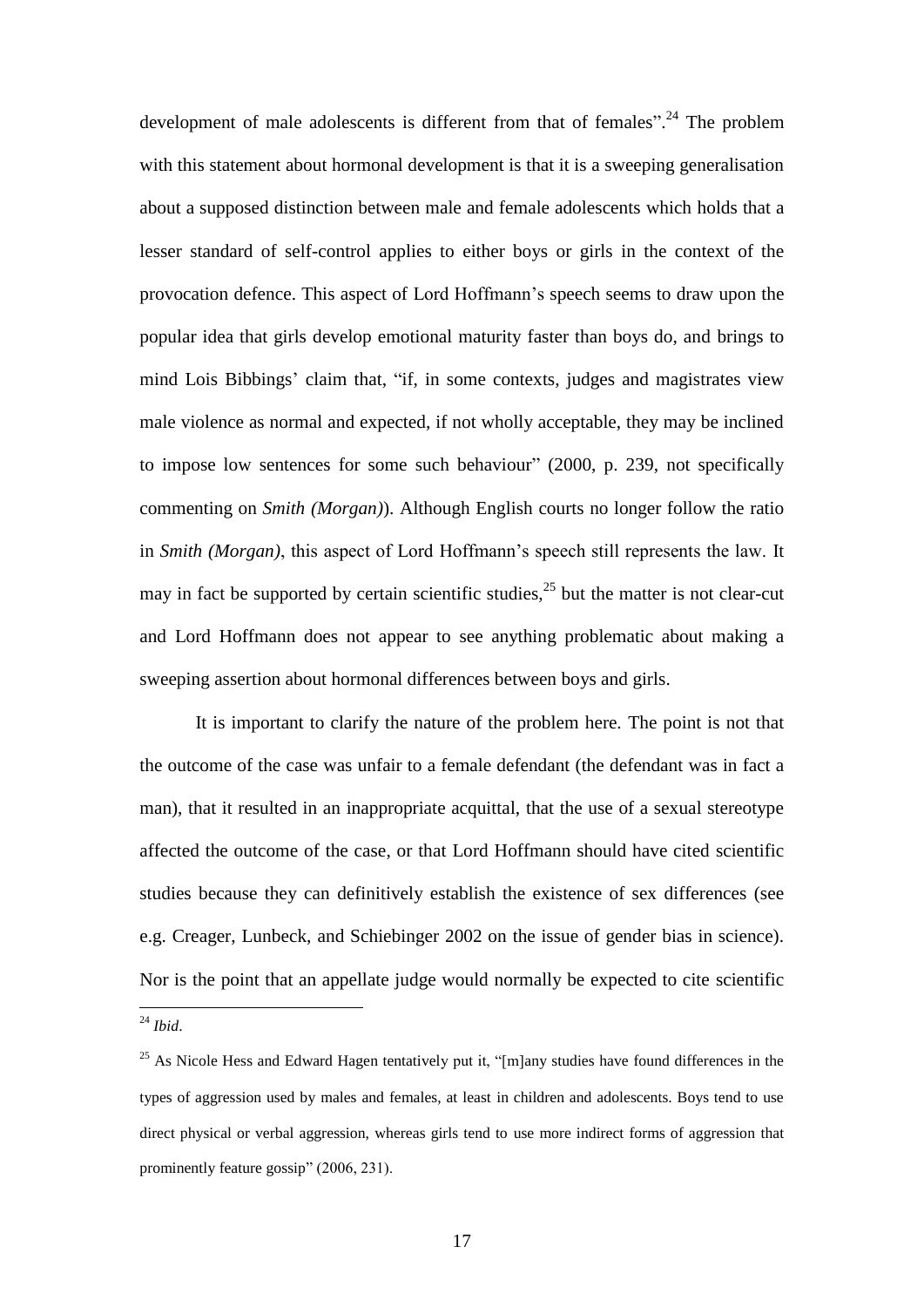or sociological empirical evidence to support an assertion about the correct interpretation of the law. Judges almost never cite scientific or sociological empirical evidence to support their interpretations of the law, and are not generally encouraged to do so. The point is that Lord Hoffmann"s reference to the potential relevance of the sex of the defendant seems to be based upon the sexual stereotype that girls always develop emotional maturity faster than boys do because of hormonal differences, and that this aspect of his Lordship"s approach is potentially seriously prejudicial to the interests of young female defendants and arguably too generous to young male defendants, since it apparently applies a higher standard of self-control to girls than to boys.

<span id="page-18-0"></span>It might be thought that *Smith (Morgan)* is simply an isolated example of a case featuring a dubious obiter dictum. However, the majority judgment in *Attorney General for Jersey v Holley*, the current leading case on the law on provocation, also raises the issue of prejudice against female defendants because of sexual stereotyping. <sup>26</sup> In this case, a majority of the Privy Council declined to follow *Smith (Morgan)* and held that "[w]hether the provocative act or words and the defendant's response met the "ordinary person" standard prescribed by the statute is the question the jury must consider, not the altogether looser question of whether, having regard to all the circumstances, the jury consider the loss of self-control was sufficiently excusable".<sup>27</sup> Delivering the judgment of the majority, Lord Nicholls stated:

Taking into account the age and sex of a defendant … is not an exception to this uniform approach. The powers of self-control

 $2^{26}$  [2005] UKPC 23; [2005] 2 AC 580.

<sup>27</sup> *Ibid* at [22], per Lord Nicholls.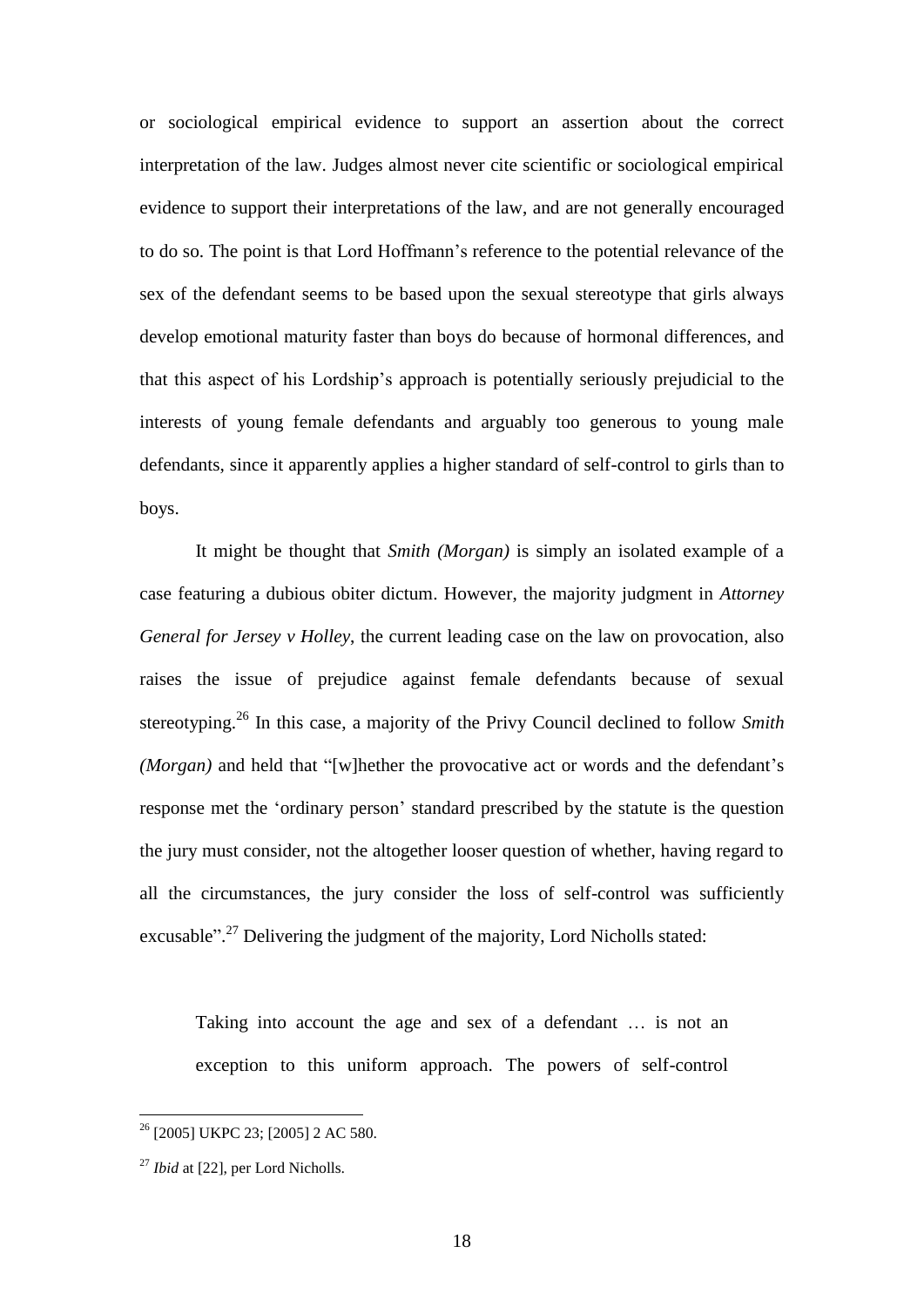possessed by *ordinary* people vary according to their age and, more doubtfully, their sex. These features are to be contrasted with abnormalities, that is, features not found in a person having ordinary powers of self-control. The former are relevant when identifying and applying the objective standard of self-control, the latter are not.<sup>28</sup>

As the present author has pointed out elsewhere (Elvin, 2006), this tentative reference to the powers of self-control possessed by ordinary people varying according to their sex is contentious. However, *Holley* is now accepted as the definitive statement of the current English and Welsh law on provocation.<sup>29</sup> It thus appears that the jury can currently apply a different test to be met by female as opposed to male defendants in at least certain cases, but it is difficult to know in what way the sex of the defendant is supposed to be potentially relevant in relation to the standard of self-control to be expected of this defendant. Lord Nicholls did not make it clear in what way the sex of the defendant could be important, nor did he explain why he thought that it might be significant. He did not cite any empirical evidence about sex differences to explain why he concluded that "[t]he statutory reasonable man has the power of self-control to be expected of an ordinary person of like sex and age".<sup>30</sup> Having at first doubted that the powers of self-control of ordinary people vary according to their sex, he simply stated that they do in characterising the expected standard of self-control as varying according to the sex and age of the defendant. Thus, *Holley*, and hence the English and Welsh law on provocation, is premised on the notion that there are

<sup>28</sup> *Ibid* at [13].

<sup>29</sup> See *James and Karimi*, *supra* n [18.](#page-15-0)

<sup>30</sup> *Supra* n [26](#page-18-0) at [14].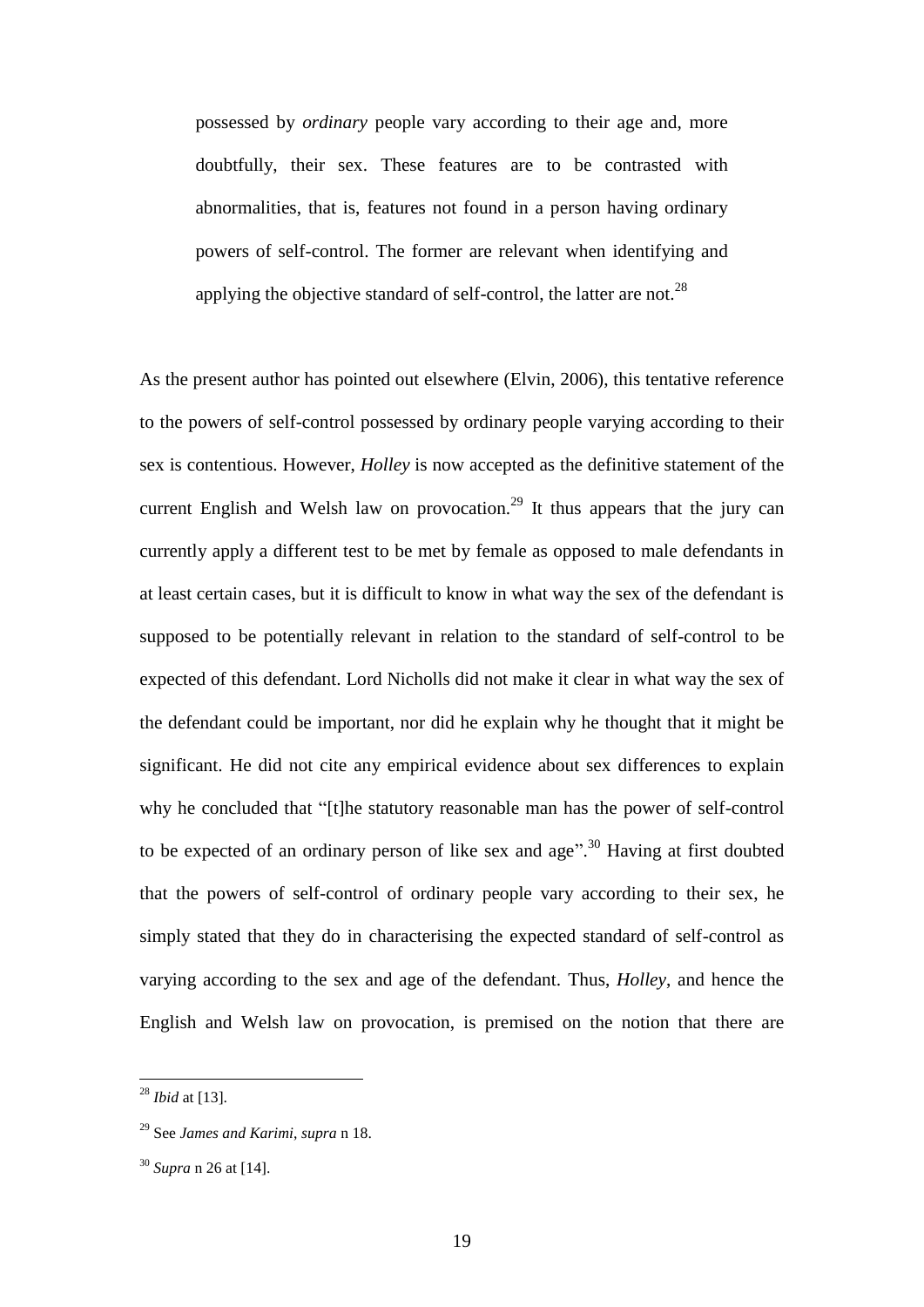significant differences between males and females as groups in terms of their powers of self-control. This reference to the sex of the defendant is problematic because it is an invitation to the jury to apply any preconceptions they might have in this respect; it allows them to employ any sexual stereotypes they feel appropriate about the powers of self-control to be expected of female as opposed to male defendants, and makes it possible for those sexual stereotypes to determine whether the defendant is convicted of manslaughter as opposed to murder.<sup>31</sup> The situation brings to mind Jennifer Temkin and Andrew Ashworth"s criticism of the test of reasonable belief in consent used in relation to certain serious sexual offences under the Sexual Offences Act 2003. The 2003 Act states that "whether a belief is reasonable is to be determined having regard to all the circumstances, including any steps A has taken to ascertain whether B consents" (see e.g. s. 1(2)). Temkin and Ashworth have pointed out that the reference to "all the circumstances" is objectionable because it provides insufficient guidance to the jury:

The broad reference to "all the circumstances" is an invitation to the jury to scrutinise the complainant's behaviour to determine whether there was anything about it which could have induced a reasonable belief in consent. In this respect the Act contains no real challenge to society's norms and stereotypes about either the relationship between men and women or other sexual situations, and leaves open the

<sup>31</sup> The Coroners and Justice Act 2009 will abolish the provocation defence and replace it with a new defence of loss of control, but this does not undermine the central point here: that the reference to the sex of the defendant in *Holley* is an invitation to the jury to apply any prejudicial preconceptions that they might have in this context, and thus an example of a problematic use of a sexual stereotype at appellate level.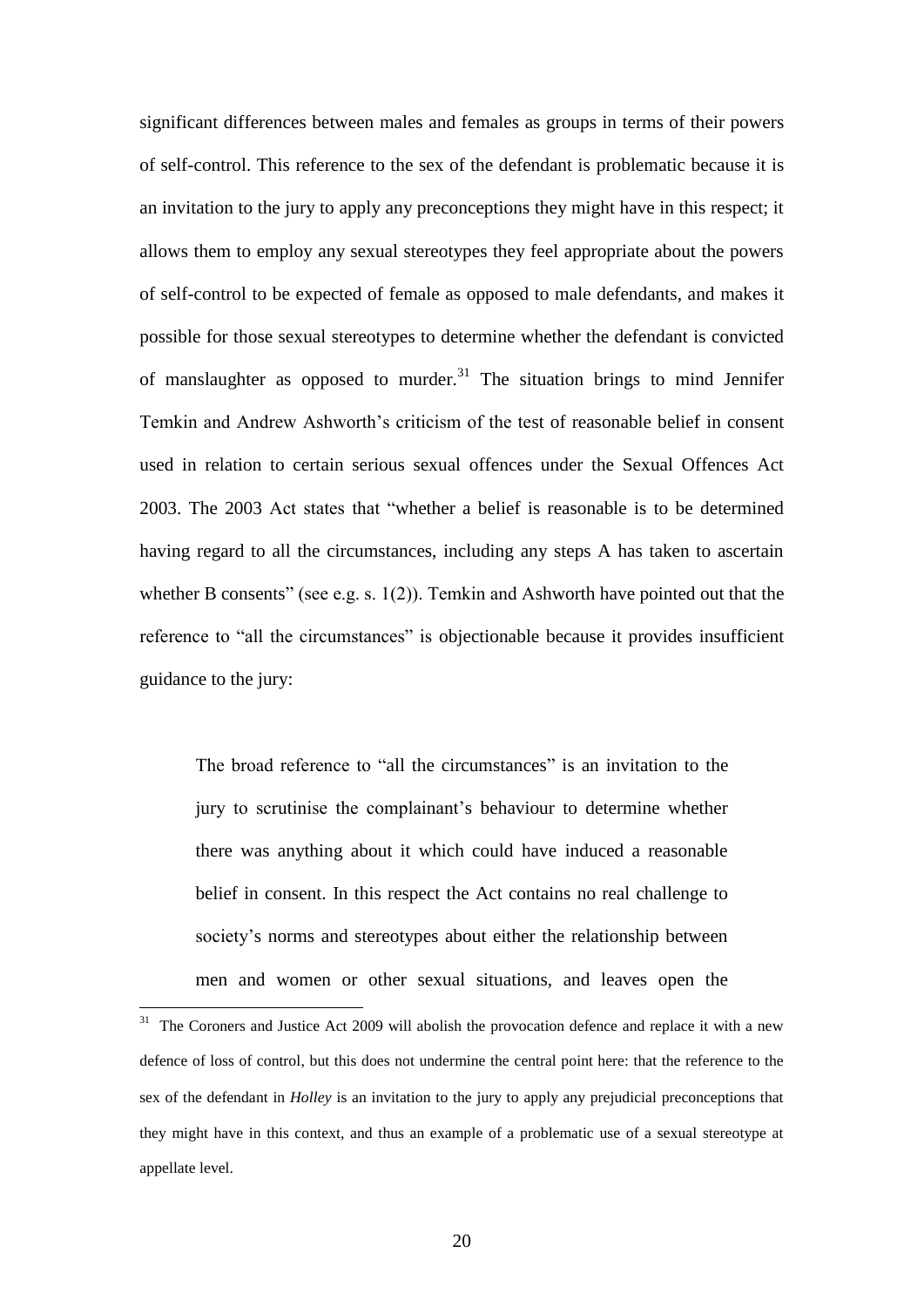possibility that those stereotypes will determine assessments of reasonableness (Temkin and Ashworth 2004, p. 342).

It is possible to criticise Lord Nicholl"s broad reference to the sex of the defendant as being relevant when identifying and applying the objective standard of self-control in similar terms. His broad statement that "[t]he statutory reasonable man has the power of self-control to be expected of an ordinary person of like sex and age" contains no real challenge to society"s norms and stereotypes about typical male and female powers of self control and leaves open the possibility that these stereotypes will determine assessments of "reasonableness" in the context of the law on provocation: indeed, it appears to *require* members of the jury to make their decisions by reference to these stereotypes.

The continuing use of crude sexual stereotypes can be seen in a second area in *Bonser v UK Coal Mining Ltd*:<sup>32</sup> the tort law on liability for workplace stress. In this case, the claimant sued her employer for psychiatric injury arising from her employment as a technical support and training manager. Referring to the claimant's three areas of responsibility as a manager, the trial judge declared in paragraph 33 of his judgment, "[b]earing in mind that the Claimant had three disciplines and the rest had two, *that she was a woman and the rest men*, I would expect the reasonable man to have said: 'If this continues she will crack  $up$ ".<sup>33</sup> The emphasised text suggests that the judge assumed that women are more likely to "crack up", and that a reasonable employer would realise this. It is true that the judge also concluded that unrealistic expectations had been imposed on the one woman manager by reason of

<sup>&</sup>lt;sup>32</sup> [2003] EWCA Civ 1296.

<sup>33</sup> Quoted *ibid* at [20] (emphasis added).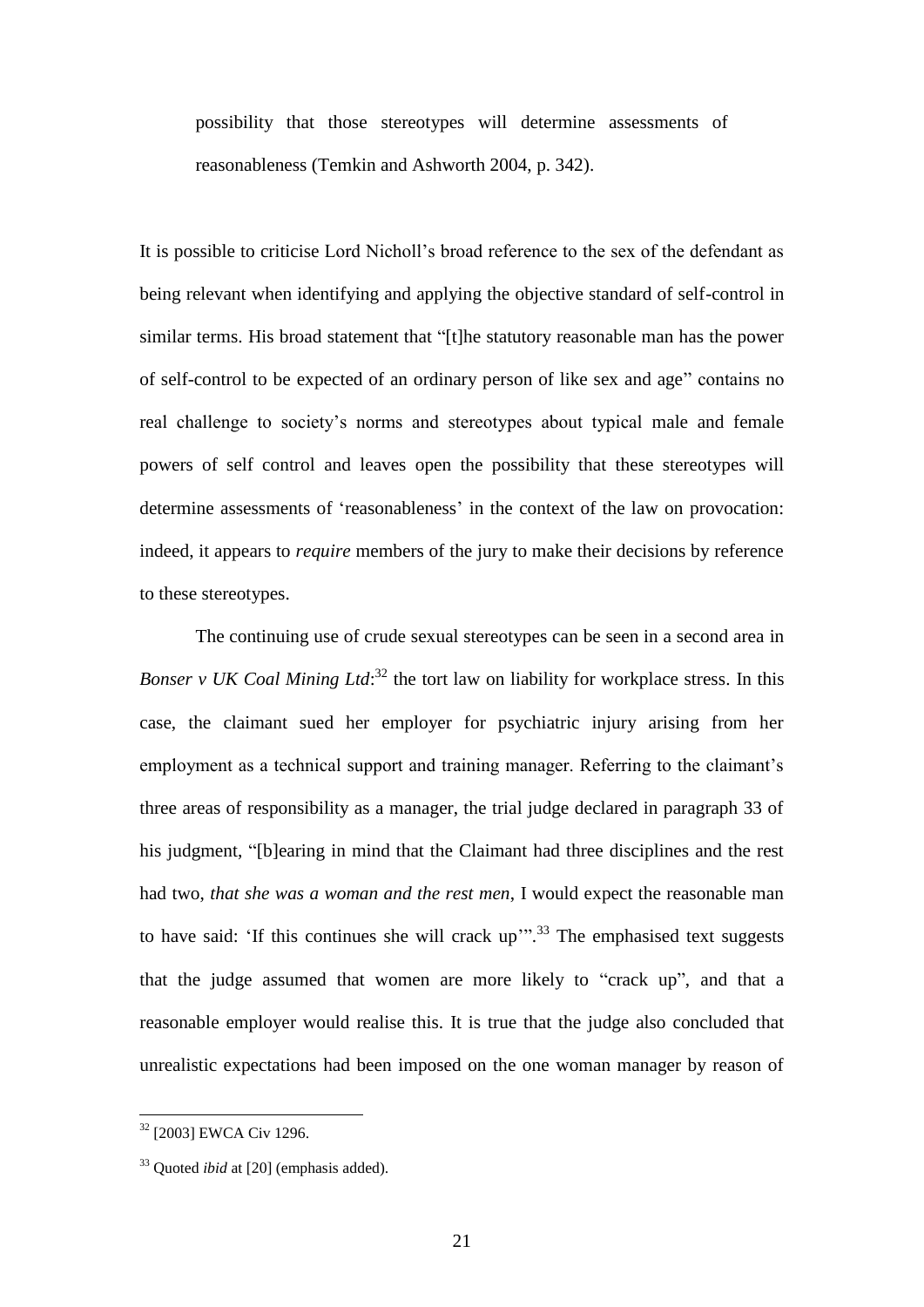the fact that she was made responsible for three disciplines whereas the male managers were only responsible for two. In other words, it is true that the judge was concerned to highlight that the claimant had been treated differently from her male colleagues. However, the judge"s specific reference to the fact that the claimant "was a woman and the rest men" plainly suggests that this differential treatment was only part of the reason for his conclusion, and that he assumed that women are more vulnerable to "cracking up", all other factors being equal. This case concerned a claimant who suffered from pre-menstrual stress; the judge concluded that this stress made her vulnerable, and that her workplace problems had aggravated her preexisting condition.<sup>34</sup> The judge may have been correct to conclude that unrealistic expectations had been placed upon the claimant, and that her psychiatric injury had been reasonably foreseeable to the employer at the relevant time, taking into account her pre-menstrual stress. However, his reference to the fact that the claimant was a woman, as if this were an additional relevant factor, indicates that he partially reached his decision upon the basis of a perceived inherent biological difference between men and women. There is no suggestion anywhere in his judgment that he was doing anything but referring to a supposed biological difference between men and women as groups when he referred to the claimant being a woman rather than a man: for instance, nothing elsewhere in the report of his judgment indicates that his reference to the claimant"s sex was intended to highlight a problem arising from power differentials between men and women in the particular workplace concerned which might make women in that environment more likely to develop personal injury because of workplace stress.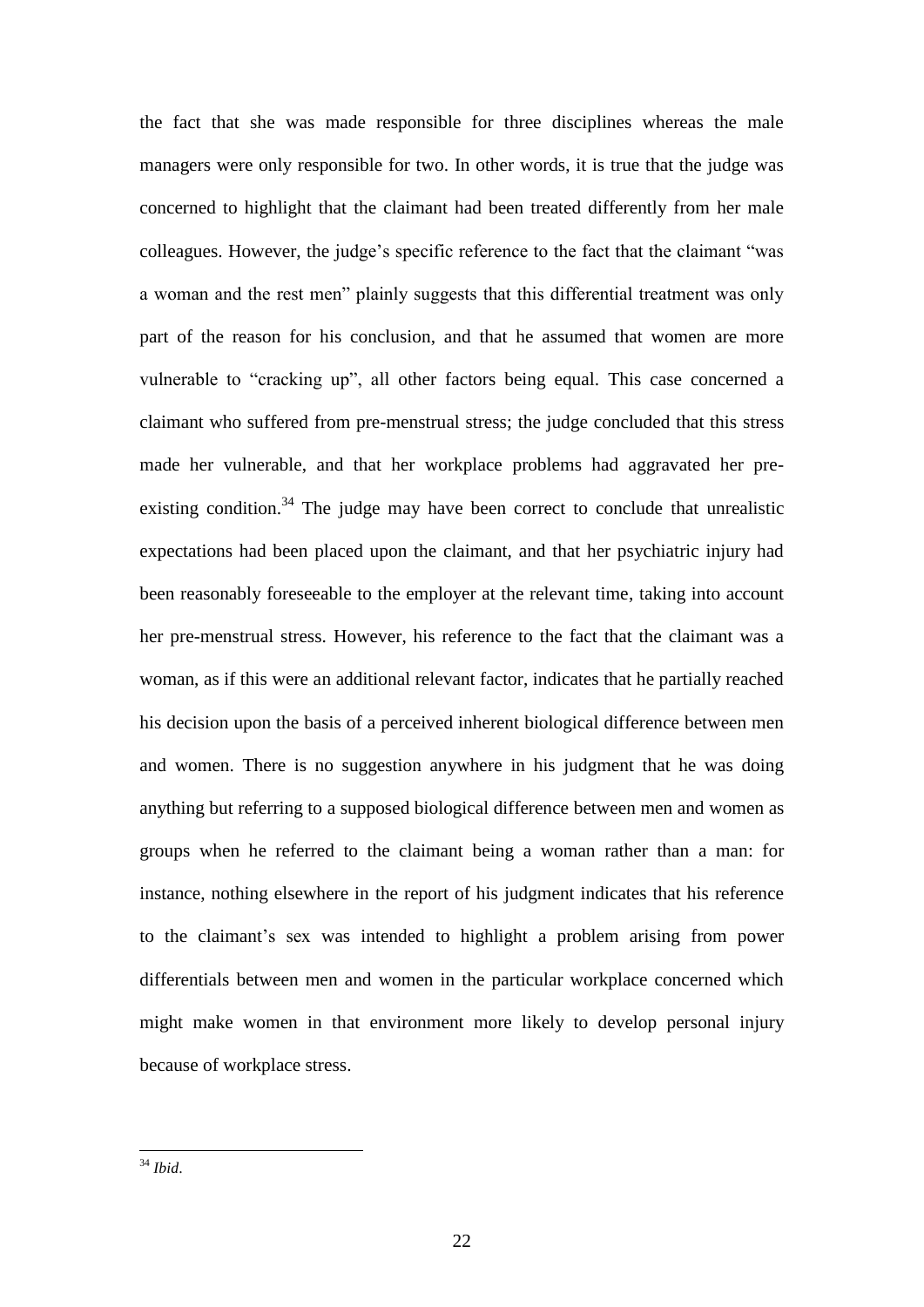The Court of Appeal overturned the judge"s finding of liability, holding that it had not been reasonably foreseeable that pressure would cause the claimant to "crack up". Ward LJ stated that the trial judge "did not express his conclusion in paragraph 33 as happily as he might have done. There is probably no justification for drawing a distinction between the claimant, a woman with responsibility, and the other male members of the team".<sup>35</sup> Ward LJ therefore questioned the significance of a distinction between male and female claimants, but he did not rule out the possibility that such a distinction could be relevant, although the *Equal Treatment Bench Book* repeatedly warns against the dangers of sexual stereotyping and the accompanying summary of the *Bench Book* specifically states that judges should not "use words that imply an evaluation of the sexes, however subtle" (JSB 2007, p. 7). Furthermore, he did not point out that the trial judge seemed to have at least partially based his conclusion on a sexual stereotype and that he used the term "reasonable man" rather than "reasonable employer", notwithstanding the fact that the JSB specifically advises judges that they should not "overlook the use – unconscious or otherwise – of genderbased … stereotyping as an evidential shortcut" (2007, p. 7) and that "we cannot underestimate the importance of using correct terms"  $(2007, p. 8)$ .<sup>36</sup> Although this case is significant in terms of the rights and interests of women since it deals with the suggestion that women are particularly vulnerable to mental illness caused by

<sup>35</sup> *Ibid* at [25].

<sup>&</sup>lt;sup>36</sup> Judges cannot help using this term in certain contexts; for example, in relation to the provocation defence, since it is used in the relevant statute. However, they can, and arguably should, avoid using it in the context of workplace stress claims.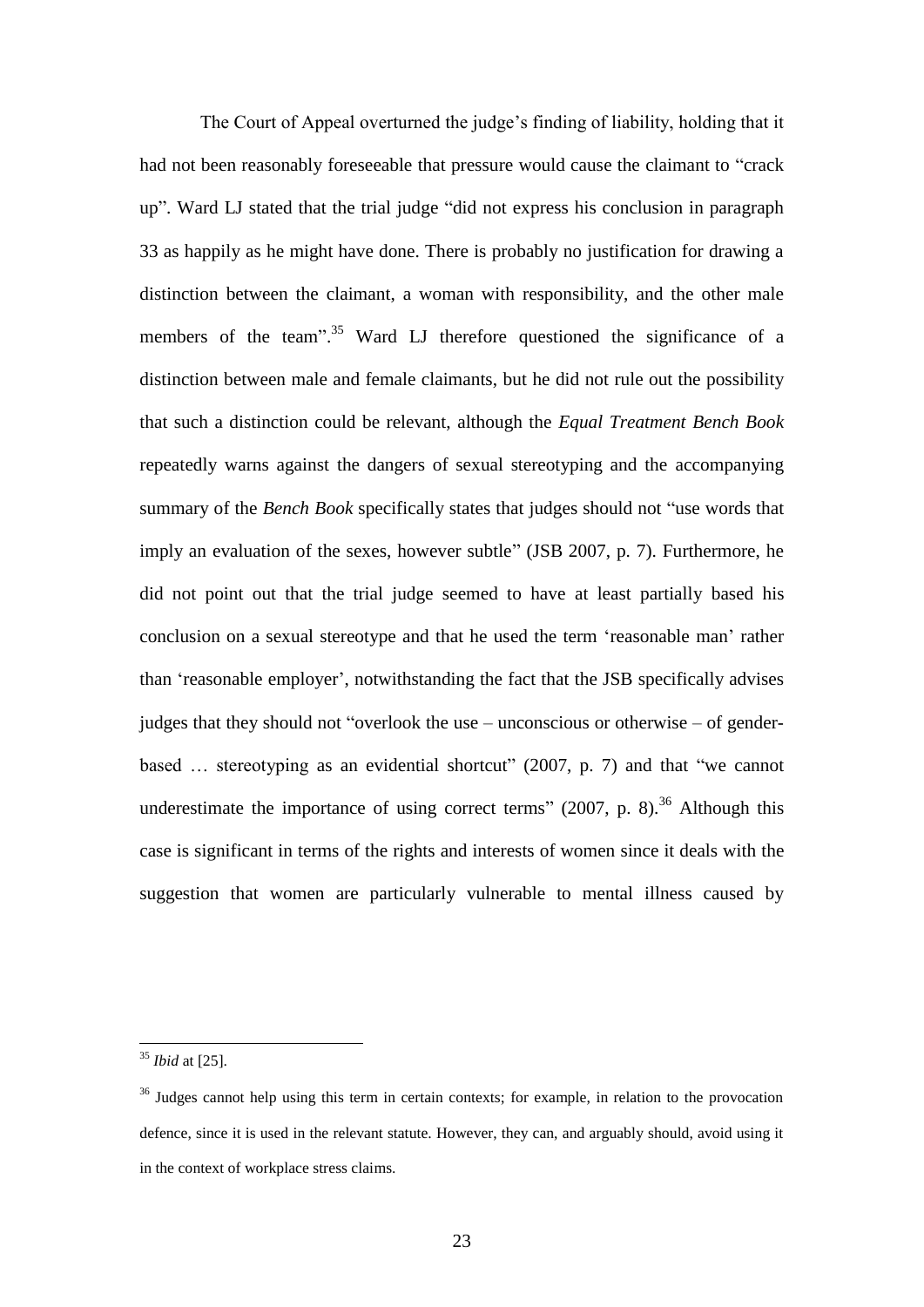workplace stress, it has received little, if any, in depth academic attention in general, let alone feminist analysis in particular. $37$ 

Would a reasonable employer assume that women are more vulnerable to stress-related injury, all other factors being equal? This question is, rightly, controversial. Any suggestion that women are more vulnerable to psychiatric injury because of workplace stress would have obvious implications for the interests of women. It could lead to discrimination against women as a group: it could help individual female claimants win cases, but it could disadvantage women in general by reinforcing negative sexual stereotyping. It is unclear whether there are significant inherent biological differences between men and women as groups in respect of their ability to cope with occupational stress.<sup>38</sup> Linda Sagrestrano concludes that there are differences between men and women as groups in terms of workplace stress, but that "it is likely that gender differences emerge from a complex interaction of individuallevel factors in the context of specific situations, such as power differentials and unequal access to resources, rather than resulting from inherent biological differences between men and women" (2003, p. 124). It is clear that the suggestion by the legal system that women are inherently more vulnerable to personal injury because of workplace stress could have fundamental negative implications for them. Given these potentially negative implications and the state of the scientific evidence, it would seem that the law should conclude that a reasonable employer would assume that there are no inherent biological differences between men and women as groups in 1  $37$  See e.g. Eklund 2004, p. 277, simply stating that the decision establishes that "what has to be foreseen is that *illness* might reasonably follow the stress, not just that there would be stress. The

claimant must prove that the employer knew that the claimant was vulnerable to a stress induced illness".

<sup>&</sup>lt;sup>38</sup> On this point, see e.g. Cooper and Bright 2001.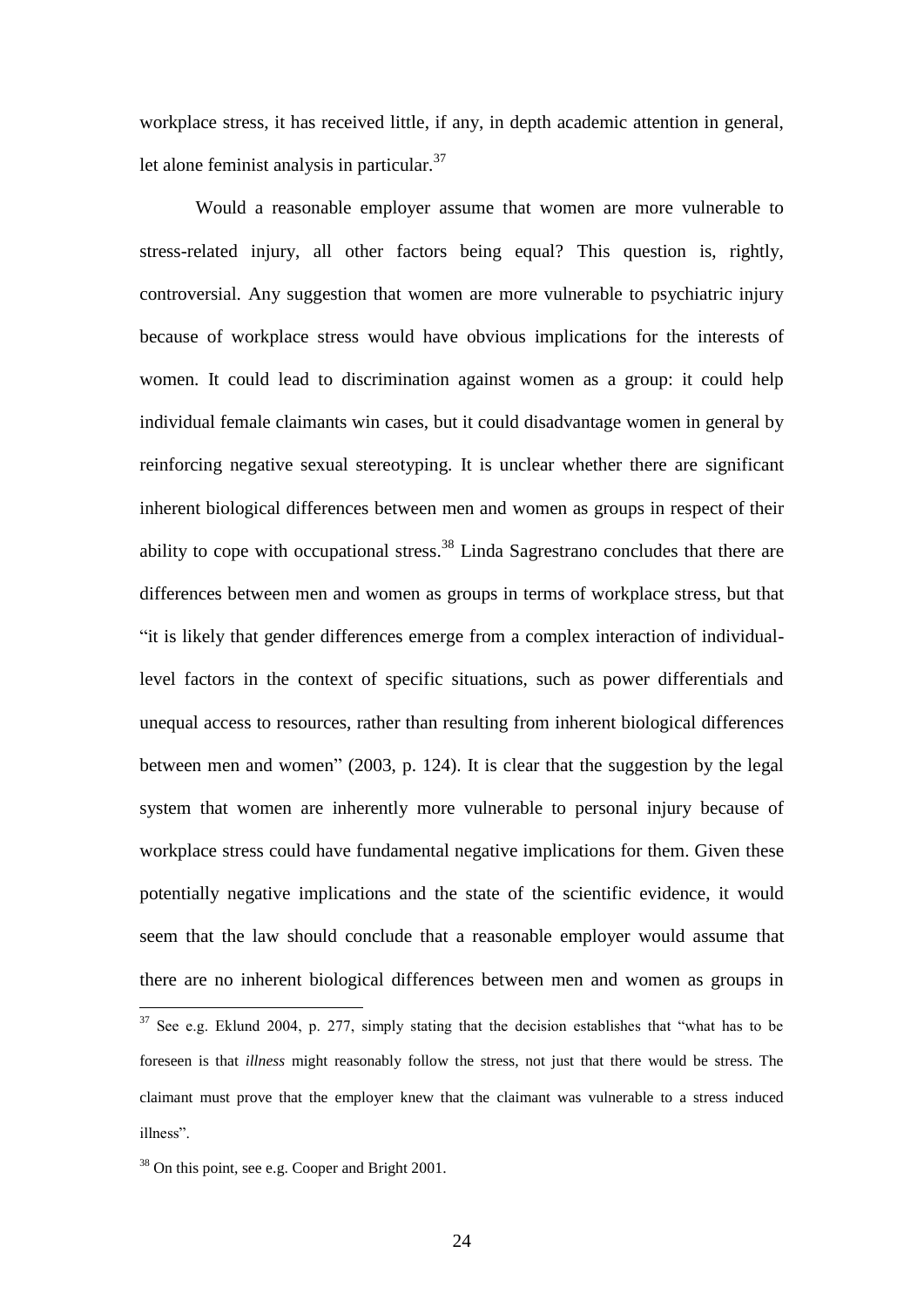terms of their ability to cope with occupational stress. However, this does not mean that the employer should assume that there are no distinctions between employees in terms of their vulnerability to the effects of workplace stress. As Lord Simons put it *Paris v Stepney Borough Council*, "an employer owes a particular duty to each of his employees. His liability in tort arises from his failure to take reasonable care in regard to the particular employee and it is clear that … all the circumstances relevant to that employee must be taken into consideration".<sup>39</sup> Thus, a reasonable employer should arguably be aware that factors such as power differentials can have a disproportionate impact upon female employees, and take appropriate steps to deal with any such issues. In other words, a reasonable employer should reason from context, focusing on the reality of employees" lives in each situation to the extent that the employer is or should be aware of them, and act accordingly (see Hunter 2008, pp. 12-13, discussing the importance of contextualisation in considering women"s interests).

A significant problem with Ward LJ"s judgment in *Bonser* is that it does not deal firmly enough with the trial judge"s apparent assumption that women are inherently particularly vulnerable to mental illness caused by workplace stress (see Hunter 2008, pp. 11-12, arguing that it is important for judges to criticise the decisions of other judges that adopt myths and stereotypes about women). Similarly contentious judicial assumptions about women and mental illness are evident in another context in  $R$  v Kai-Whitewind, a recent leading case concerning infanticide.<sup>40</sup> The Law Commission aptly describes infanticide as "a "concealed" partial defence, created by legislation as a specific offence" (2006, para. [1.45]). In England and Wales, it is both a substantive offence and a defence. As the Commission states, "[a]

<span id="page-25-0"></span> $39$  [1951] AC 367, 377.

<sup>40</sup> [2005] EWCA Crim 1092; [2005] 2 Cr App R 31.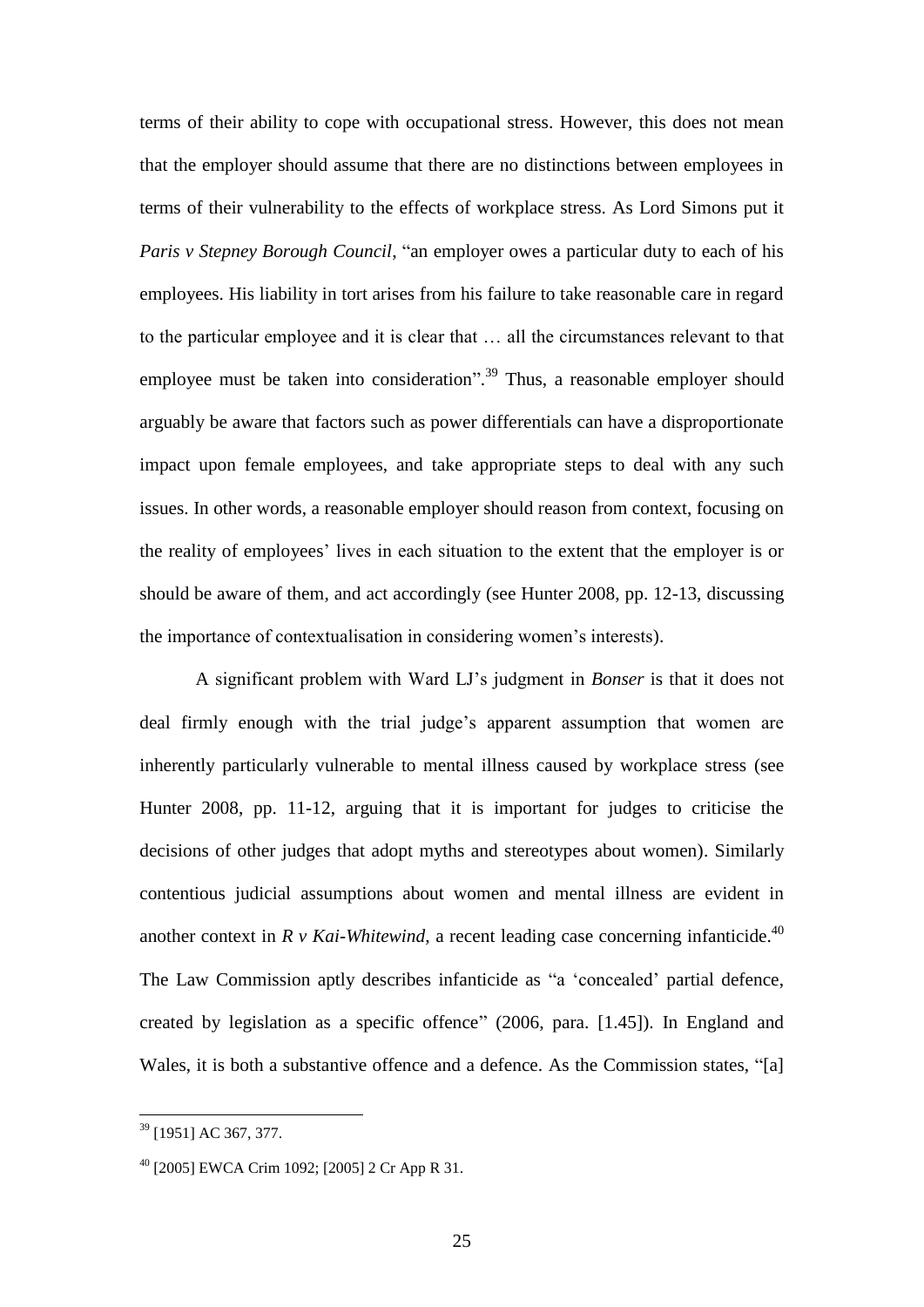mother may be charged with this offence. Alternatively, she may be charged with murder and plead infanticide as a partial defence to murder" (2006, [1.45]). The Infanticide Act 1938 governs this area of the law. Section 1(1) of this Act creates a substantive offence. $41$  It states:

Where a woman by any wilful act or omission causes the death of her child being a child under the age of twelve months, but at the time of the act or omission the balance of her mind was disturbed by reason of her not having fully recovered from the effect of giving birth to the child or by reason of the effect of lactation consequent upon the birth of the child, then, notwithstanding … that but for this Act the offence would have amounted to murder, she shall be guilty of … infanticide, and may for such offence be dealt with and punished as if she had been guilty of the offence of manslaughter of the child.

A mother charged with murder in the circumstances specified in section 1(1) can raise infanticide as a partial defence to murder, reducing what would otherwise be murder to infanticide.<sup>42</sup> It is difficult to add anything new to a feminist analysis of the law on infanticide, since so much has been written about it already from this perspective: $43$  as a female-specific offence/defence, its mere existence arguably reinforces "the notion that all women are uncontrollably subject to their "raging hormones"" (Nicolson 2000,

 $41$  S. 57 of the Coroners and Justice Act 2009 will make minor amendments to the wording of s. 1 of the 1938 Act when s. 57 comes into force, but these amendments are not significant for the purposes of this article.

 $42$  S 1(2).

<sup>43</sup> See e.g. Wilczynski and Morris 1993; Wilczynski 1997; and Cain 2009, pp. 134-135.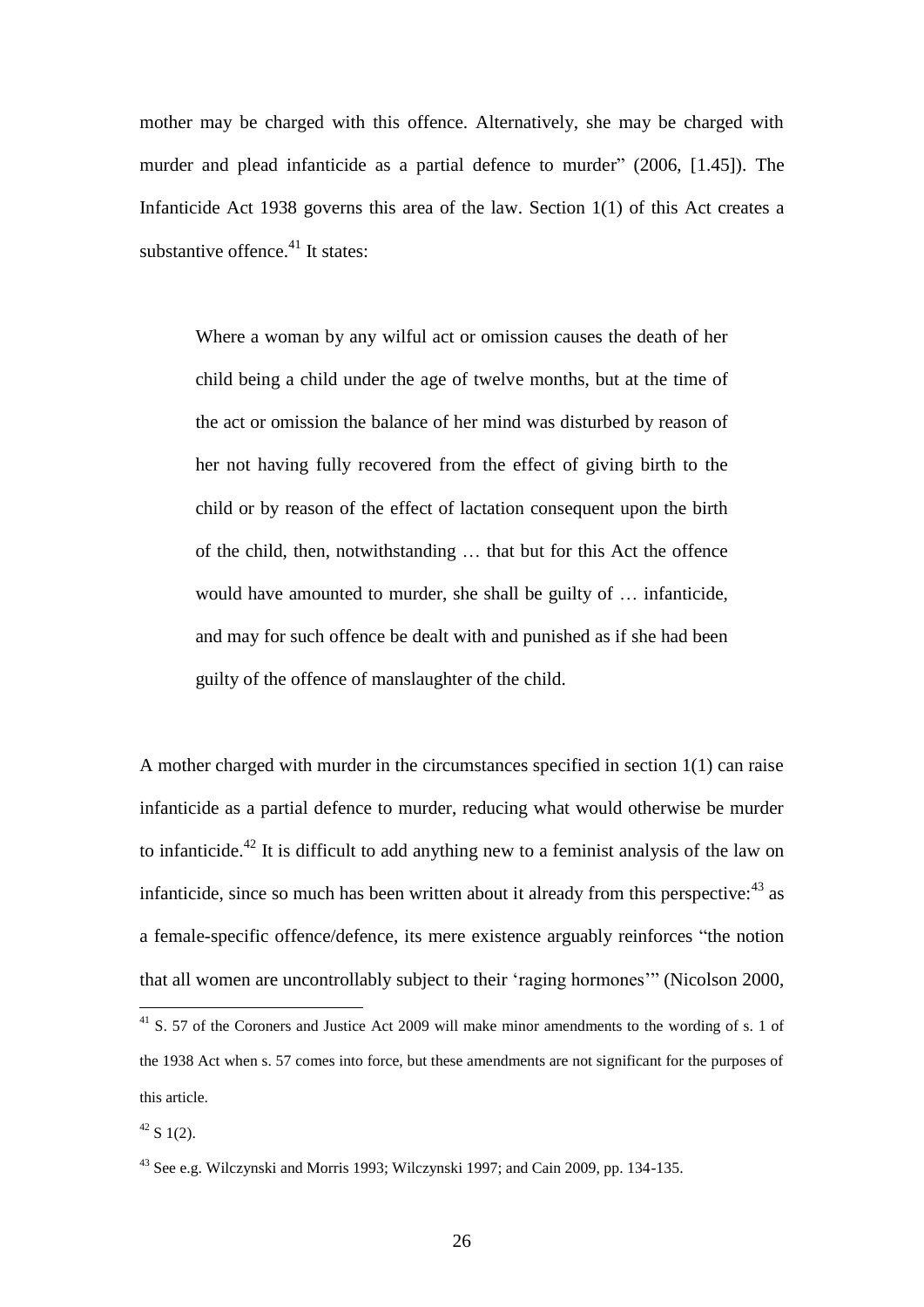p. 170; cf. Cain 2009, p. 135), which is particularly problematic when the scientific rationale for the law on infanticide is questionable (Nicolson 2000, p. 166).<sup>44</sup> Nonetheless, a few remarks about *R v Kai-Whitewind* are appropriate here. In this case, the defendant, a mother of three, was charged with murdering her youngest child, B. Before B"s death, she claimed that B had been conceived in the course of a rape, and told a health visitor that there had been "a fleeting moment when, for no particular reason, she felt like killing ... [him]".<sup>45</sup> B died at twelve weeks old while in the defendant"s sole care. At the trial, the defendant simply claimed that he had died of natural causes, and was convicted of murder. The primary issue upon appeal was whether her conviction was safe in the light of expert evidence about the cause of death. The Court of Appeal dismissed her appeal on the facts. Although it noted that there was no evidence to support a finding of infanticide and that the issue had not even arisen for consideration at either the trial or the appeal, the Court nevertheless made contentious observations about the law on infanticide. One particular area of concern for the Court was "a problem when the mother who has in fact killed her infant is unable to admit it".<sup>46</sup> Commenting on this supposed problem, Judge LJ stated:

This may be because she is too unwell to do so, or too emotionally disturbed by what she has in fact done, or too deeply troubled by the consequences of an admission of guilt on her ability to care for any

<sup>&</sup>lt;sup>44</sup> For more recent discussion of the medical evidence, see Law Commission 2006, para. [8.24]-[8.26], and Cain 2009, pp. 134-135.

<sup>45</sup> *Supra* n [40](#page-25-0) at [11], per Judge LJ (as he then was), summarising the evidence.

<sup>46</sup> *Ibid* at [139].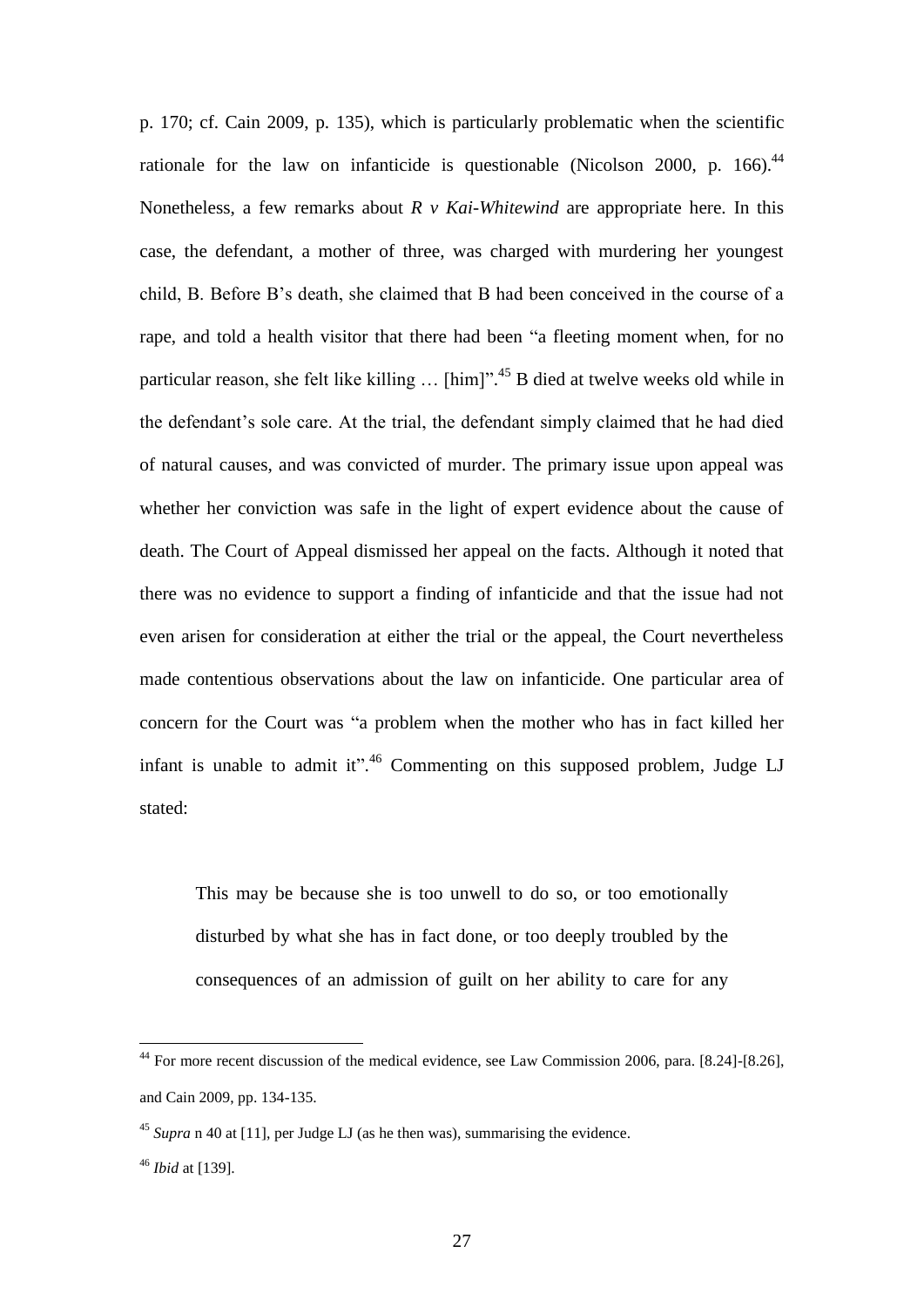surviving children. When this happens, it is sometimes difficult to produce psychiatric evidence relating to the balance of the mother"s mind. Yet, of itself, it does not automatically follow from denial that the balance of her mind was not disturbed: in some cases it may indeed help to confirm that it was.<sup>47</sup>

A significant difficulty with this statement in terms of the interests of women in general is that the reference to a mother who is "too unwell … or emotionally disturbed" to admit that she has killed her infant seems to draw upon, and reinforce, deep-rooted sexual stereotypes about motherhood and violence. It not only suggests that a mother who kills her infant may well be so mentally ill that she cannot admit what she has done but that, even in cases where there is no psychiatric evidence suggesting that the balance of the mother"s mind was disturbed, a denial may "help to confirm that it was" rather than indicate that the mother is lying. Judge LJ did not refer to any psychiatric evidence to support his conclusion about cases "when the mother who has in fact killed is unable to admit it"; rather, he *assumed* that a denial may in fact confirm that the balance of the mother's mind was disturbed.<sup>48</sup> This is a clear case of sexual stereotyping, and brings to mind Ania Wilczynski"s claim in her 1995 study of cases of parents who killed their children: "when a woman kills her own child, she offends not only against the criminal law, but also against the sanctity

<sup>47</sup> *Ibid*.

<sup>&</sup>lt;sup>48</sup> The Government subsequently concluded that there is no evidence to support Judge LJ's conclusion about this type of case (MOJ 2008, para. [125]).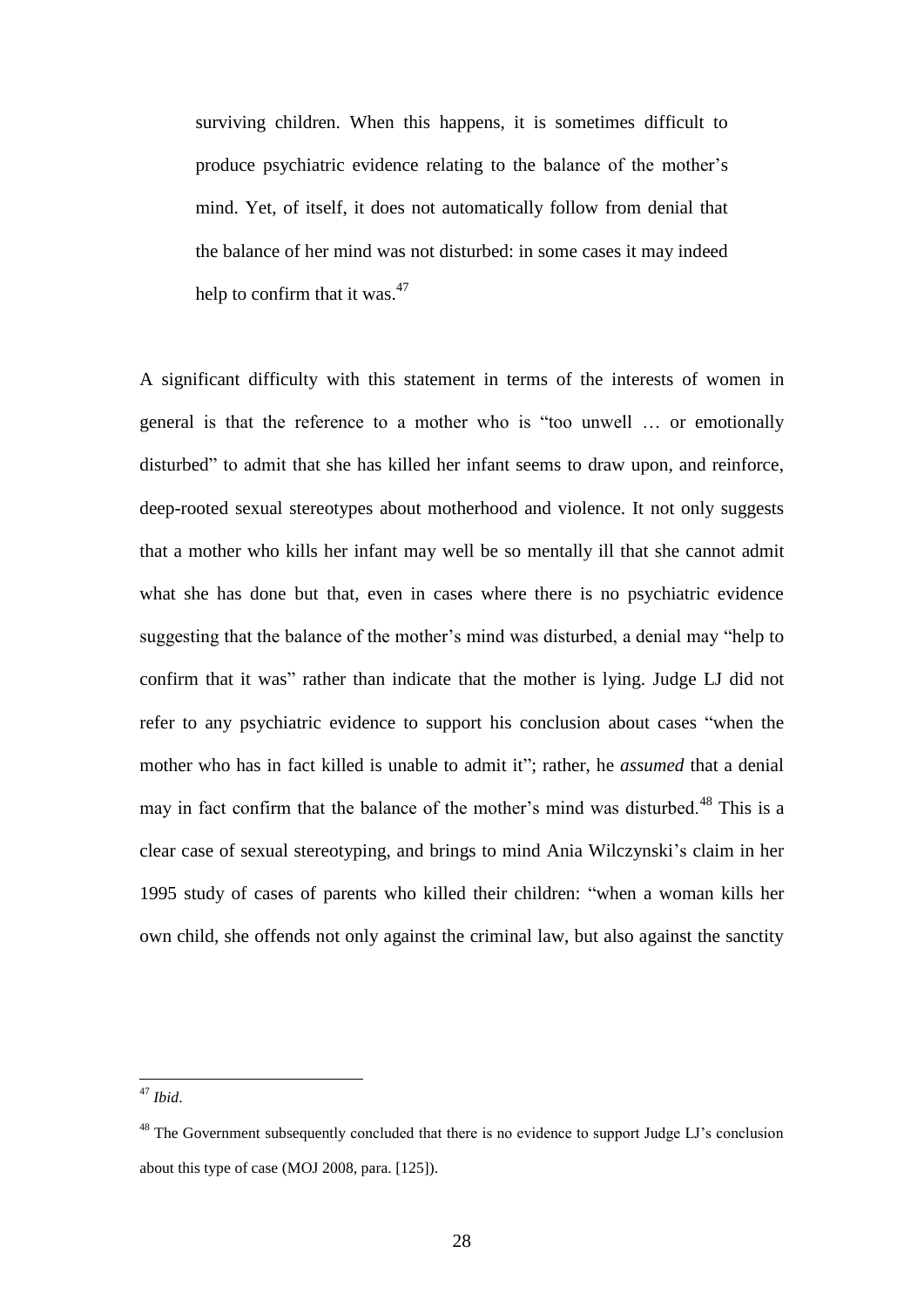of stereotypical femininity; it is, therefore, assumed that she must have been "mad""  $(1995, p. 178).^{49}$ 

It might be true that the regime under the Infanticide Act 1938 "compares very favourably to that in the US, where only a hard-to-prove insanity defence is available to mothers who kill" (Cain 2009, p. 135), and that infanticide law "is the only legal acknowledgment we have of the social and bodily difficulties of birth and childrearing" (Cain 2009, p. 135). Nonetheless, Judge LJ"s judgment in *Kai-Whitewind* is seriously lacking in nuance in places. It is important to bear in mind his characterisation of the defendant"s situation, which draws upon deeply problematic assumptions about motherhood: "[t]he appellant was a woman of good character with two children. She had apparently given them *natural maternal love and affection*  before she gave birth to ...  $[B]$ ".<sup>50</sup> The emphasised text characterises mothers as naturally loving and affectionate; there is no recognition here of maternal ambivalence or that women might regularly suppress filicidal feelings (see Cain 2009, p. 135 on maternal ambivalence and the suppression of filicidal feelings in women). Considered in conjunction with Judge LJ"s remark that mothers who kill may be "too unwell ... or emotionally disturbed" to admit what they have done, it suggests that mothers who kill are pathological. *Kai-Whitewind* was decided shortly after the Home Office announced a comprehensive review of the law on homicide in 2004; i.e. at a time when any judicial pronouncements on infanticide could have been particularly influential in terms of the development of this area of the law. Although Judge LJ acknowledged that that there are major problems with the law on infanticide and

 $49$  However, see e.g. Raitt and Zeedyk 2004, making it clear that the criminal law does not inevitably classify mothers who kill their children as "mad" rather than "bad".

<sup>50</sup> *Supra* n [40](#page-25-0) at [133].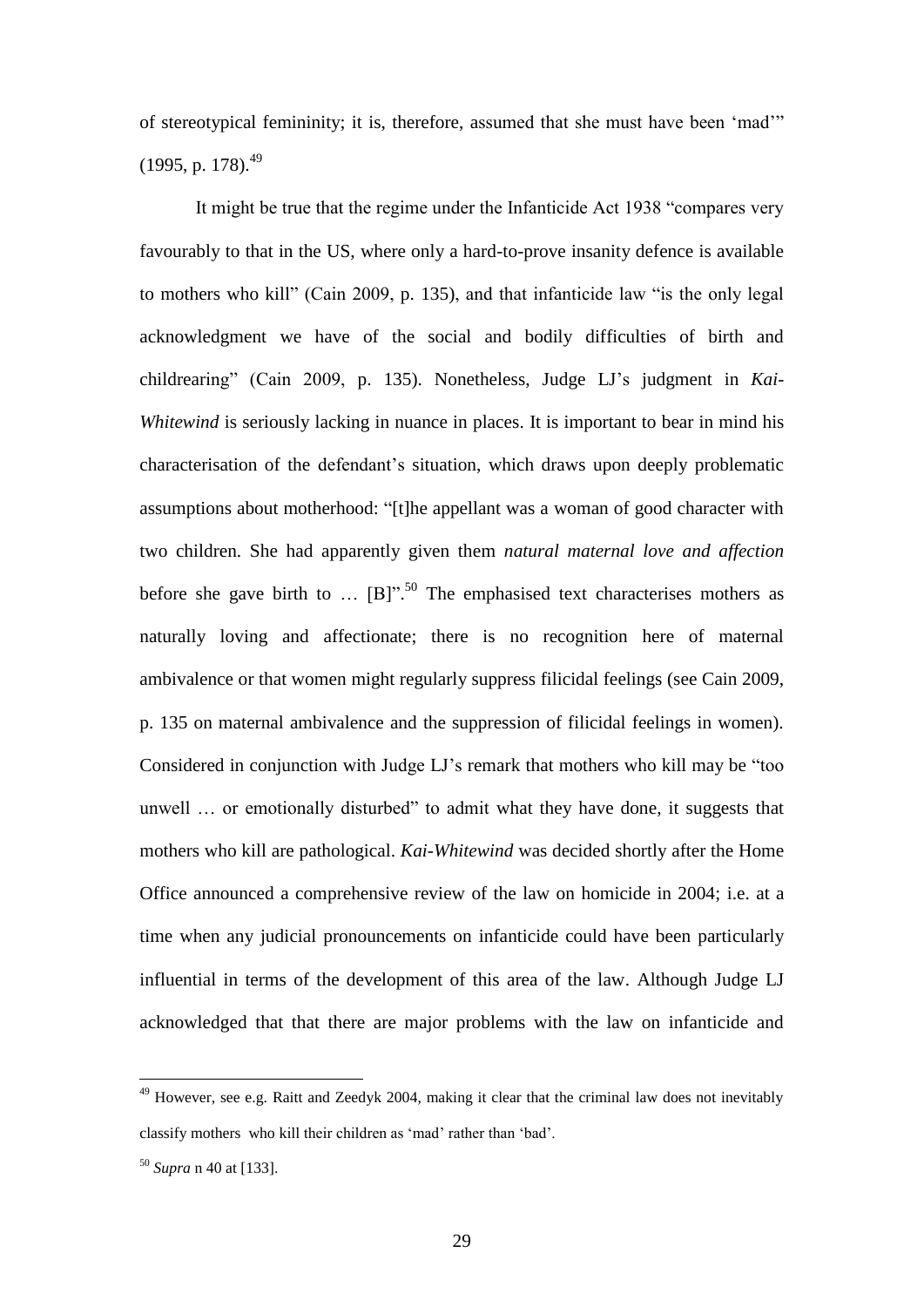called for reform in his judgment,<sup>51</sup> he could have done far more to recognise the socio-economic pressures on parents of new babies and the importance of emotional and social support for mothers of young children (see Cain 2009, p. 135 on the relevance of the latter two factors in this context). The JSB guidance on sexual equality issues requires judges to avoid the use of stereotypes, and warns them that assumptions about women"s lives can undermine equality (JSB 2009). This guidance implicitly requires judges to consider any relevant scientific or sociological empirical evidence relating to the matter at hand;<sup>52</sup> thus, they should not simply make contentious assumptions about mothers who kill their children but do not admit it, otherwise they may be making assumptions which may undermine sexual equality. Those assumptions may benefit individual defendants, but they may draw upon, and reinforce, objectionable notions of stereotypical femininity and pay insufficient attention to economic, emotional and social factors that contribute to the difficulty of child-rearing and that could ultimately contribute to infanticide: thus, they may act against the interests of women as a whole even if they act in favour of individual female defendants.

<span id="page-30-0"></span>*DPP v Smith* is the last case examined here. <sup>53</sup> Although the JSB"s *Equal Treatment Bench Book* specifically instructs judges that "[s]tereotypes and assumptions about women"s lives can lead to unlawful discrimination" (2009, ch. 6.1.3), a concern about stereotyping is not evident in Creswell J"s judgment in this 2006 High Court case on the correct interpretation of section 47 of the Offences

<sup>51</sup> *Ibid* at [140].

 $52$  The point here is that scientific or sociological evidence should be taken into account where it is relevant, not that such evidence should be regarded as "neutral" and above question.

<sup>53</sup> [2006] EWHC 94, [2006] 1 WLR 1571.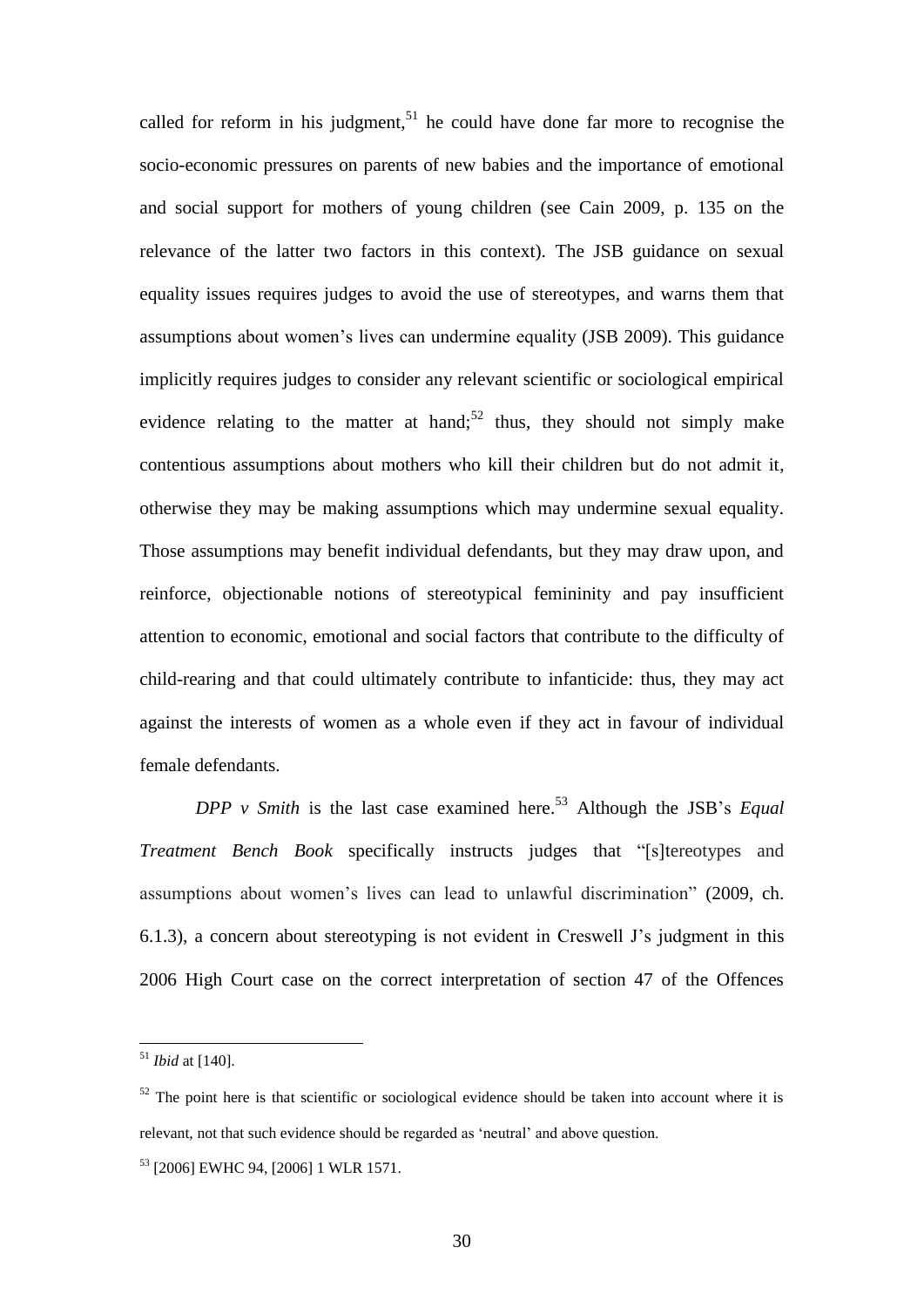Against the Person Act 1861. The defendant physically restrained the complainant, his former partner, and cut off her pony tail and some other hair on the top of her head without her consent. The disputed issue was whether he had caused actual bodily harm.<sup>54</sup> At the trial, the defendant argued that cutting someone's hair off without their consent did not necessarily constitute actual bodily harm, and that he had not caused actual bodily harm on the facts. He accepted that "that the loss of the hair changed one's appearance" and that it might cause distress,<sup>55</sup> but claimed that there was no evidence that he had caused actual bodily harm. His point was that that the victim was upset, but that "[t]his was a matter of emotion and ordinary distress, and could not amount to actual bodily harm as there was nothing to support any suggestion that she suffered psychiatric or psychological harm",<sup>56</sup> since the shaft of the hair as opposed to the root is simply dead tissue. Sir Igor Judge P and Creswell J rejected the defendant"s submission, and allowed the prosecution"s appeal. However, the ratio of this case is not clear. The law report headnote states that the decision establishes that "the cutting off of a substantial part of a person"s hair, without that person"s consent, in the course of an assault … [is] capable of amounting to an assault occasioning actual bodily harm".<sup>57</sup> While there is authority for this view, which may be called the wide interpretation of *Smith*, there is also authority for a second, narrower interpretation of the decision in this case.

The confusion arises because of slight but significant differences in the wording of the two judgments in *Smith*. Sir Igor Judge P delivered his judgment in

 $<sup>54</sup>$  It was clear that the defendant had committed assault and battery.</sup>

<sup>&</sup>lt;sup>55</sup> *Supra* n [53](#page-30-0) at [5], per Sir Igor Judge (as he then was), summarising the defendant's contention.

<sup>56</sup> *Ibid*.

<sup>57</sup> *Supra* n [53.](#page-30-0)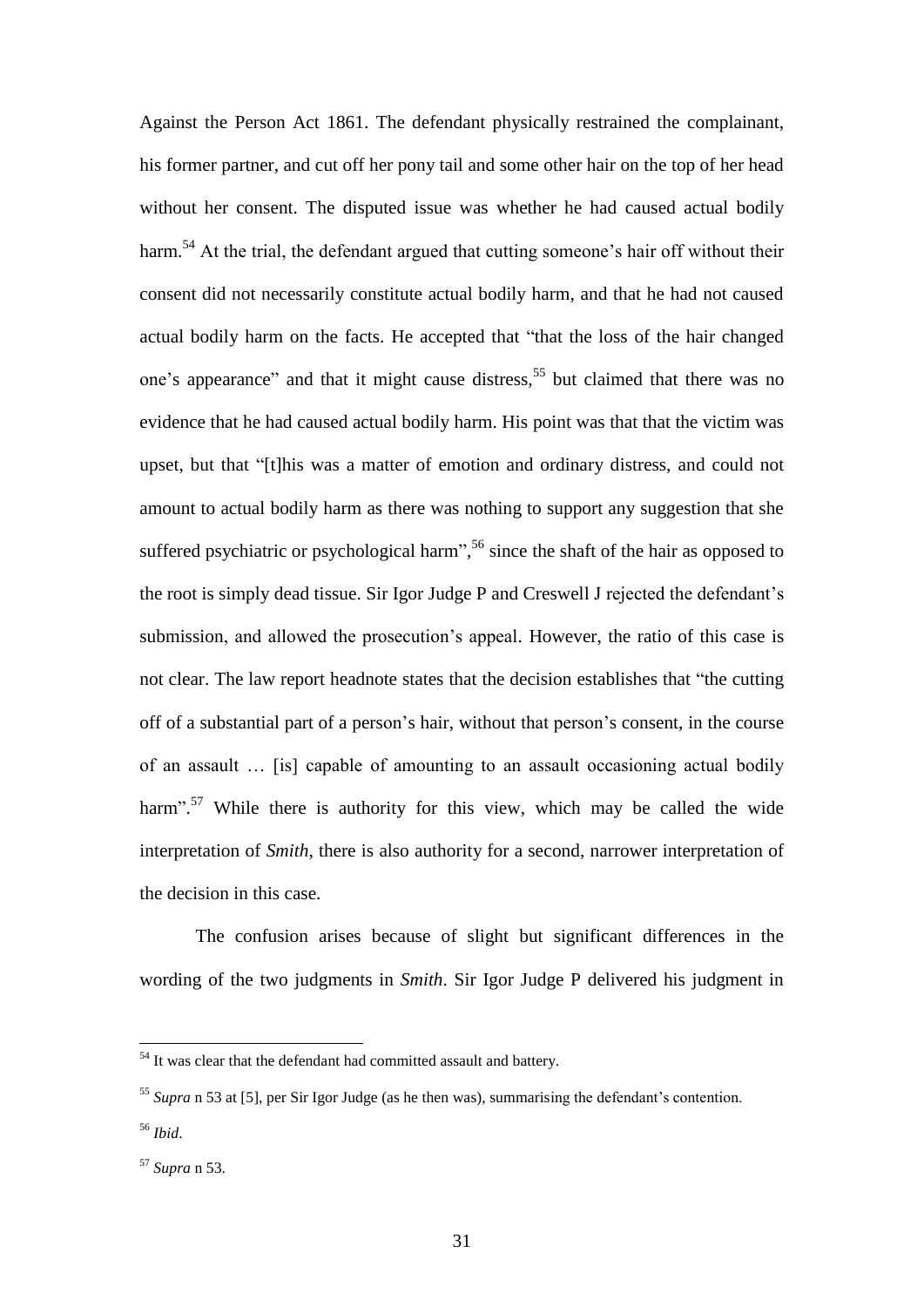gender neutral terminology, and avoided the use of sexual stereotypes. He stated: "whether it is alive beneath the surface of the skin or dead tissue above the surface of the skin, the hair is an attribute and part of the human body. It is intrinsic to each individual and to the identity of each individual".<sup>58</sup> Noting that "an individual's hair is relevant to his or her autonomy",<sup>59</sup> he observed that "[s]ome regard it as their crowning glory".<sup>60</sup> This reference to hair being a person's "crowning glory" is reminiscent of Lord Denning MR"s earlier judgment in *Jeremiah*, but it is notable that Sir Igor Judge P avoided making stereotypical remarks about women"s hair; that is, that he said that *some people*, as opposed to all women, regard hair as their crowning glory. Sir Igor Judge P concluded that a defendant who cuts off a "substantial amount" of another person"s hair without their consent may deserve to be convicted of an offence that carries a maximum sentence of five years" imprisonment. Regardless of the merits of this conclusion as a matter of strict statutory interpretation, it has the virtue of not being cast in gender-specific terms; for instance, the sex of the victim appears to be irrelevant in his judgment, the law providing equal protection to men and women in this context. Sir Igor Judge P"s judgment supports the wide interpretation of *Smith*. In contrast, Creswell J"s judgment uses a sexual stereotype, and supports a narrower interpretation. While purporting to "fully agree with the analysis and reasoning of Sir Igor Judge  $P^{\prime\prime}$ , <sup>61</sup> Creswell J delivered a judgment that in fact invokes the notion that women are obsessed with their hair. Notwithstanding the fact that Sir Igor Judge P did not even imply let alone explicitly state that women as

<sup>58</sup> *Ibid* at [18].

<sup>59</sup> *Ibid*.

<sup>60</sup> *Ibid*.

<sup>61</sup> *Ibid* at [20].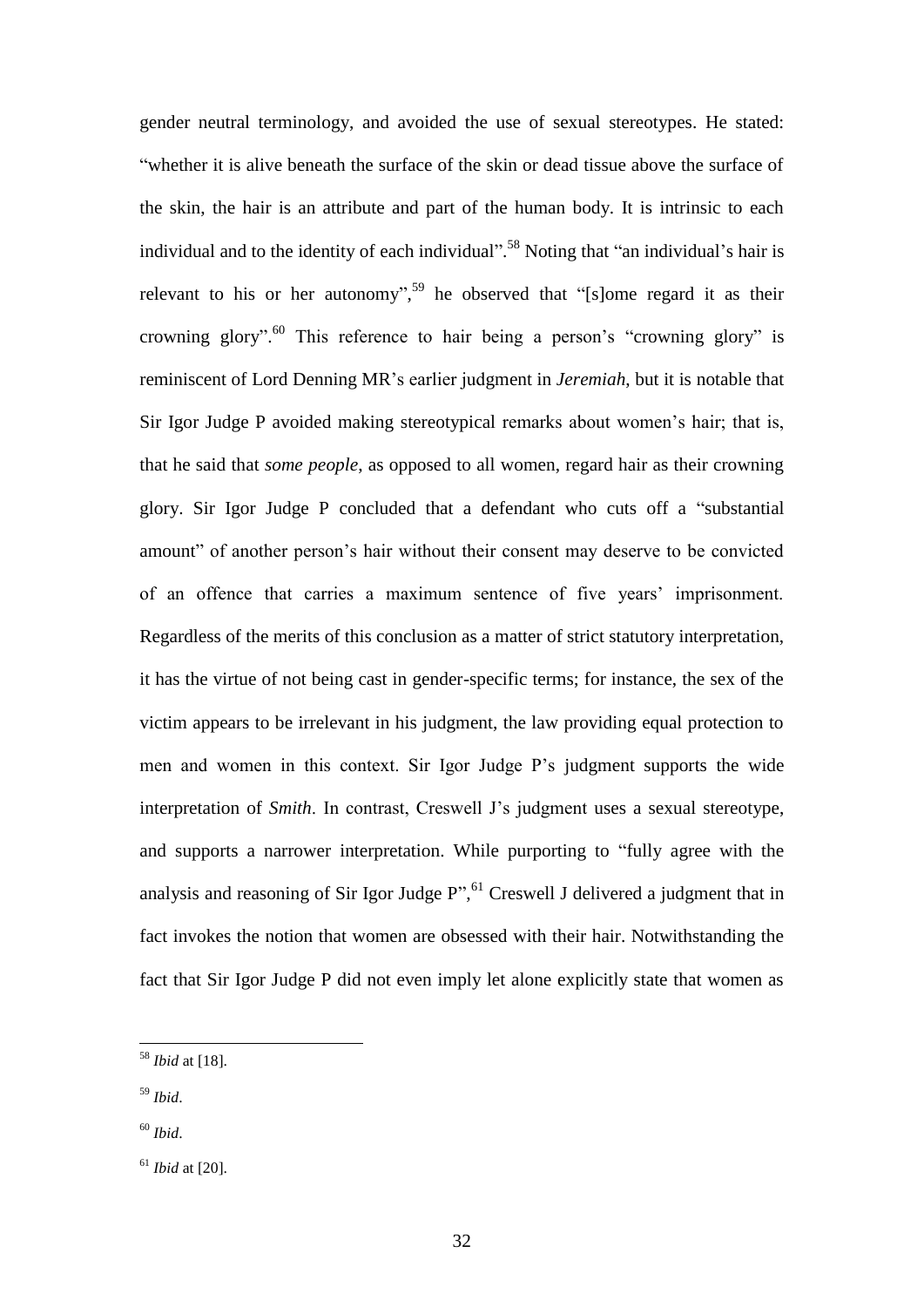opposed to men regard their hair as vitally important, Creswell J asserted: "[a]s Sir Igor Judge P has said, to a woman her hair is a vitally important part of her body. Where a significant portion of a woman's hair is cut off without her consent, this is a serious matter amounting to actual (not trivial or insignificant) bodily harm".<sup>62</sup> This double reference to "a woman" in Creswell J"s judgment implies that cutting off a significant amount of a woman"s hair without her consent is always a serious matter, but that this is not necessarily the case with male victims, who may not suffer actual bodily harm in this respect. The premise underpinning Creswell J's judgment is that, unlike men, all women regard their hair as "a vitally important part of … [their] body". This premise is clearly false, since, for example, some women shave their head for aesthetic reasons. Taken to its logical extreme, it should arguably lead to the conclusion that cutting off a significant amount of a woman"s hair without her consent may amount to grievous bodily harm contrary to sections 20 and 18 of the Offences Against the Person Act 1861, since the losing of a vitally important part of the body would by definition amount to grievous bodily harm. It is notable that Creswell J did not feel the needs to qualify his remarks (for example, by referring to "some" or 'many' women), and that he was confident enough to make a sweeping generalisation about women, as if the matter were unproblematic from his perspective notwithstanding the fact that the *Equal Treatment Bench Book* states that we should not assume "that all women's experiences are the same" (2009, ch. 6.1).

Cresswell J"s use of a sexual stereotype did not necessarily affect the outcome of the case: the outcome would have been the same had he adopted Judge P"s genderneutral approach to the correct interpretation of section 47. Furthermore, the specific outcome – that the defendant had a case to answer under section 47 – is not

<sup>62</sup> *Ibid* at [21].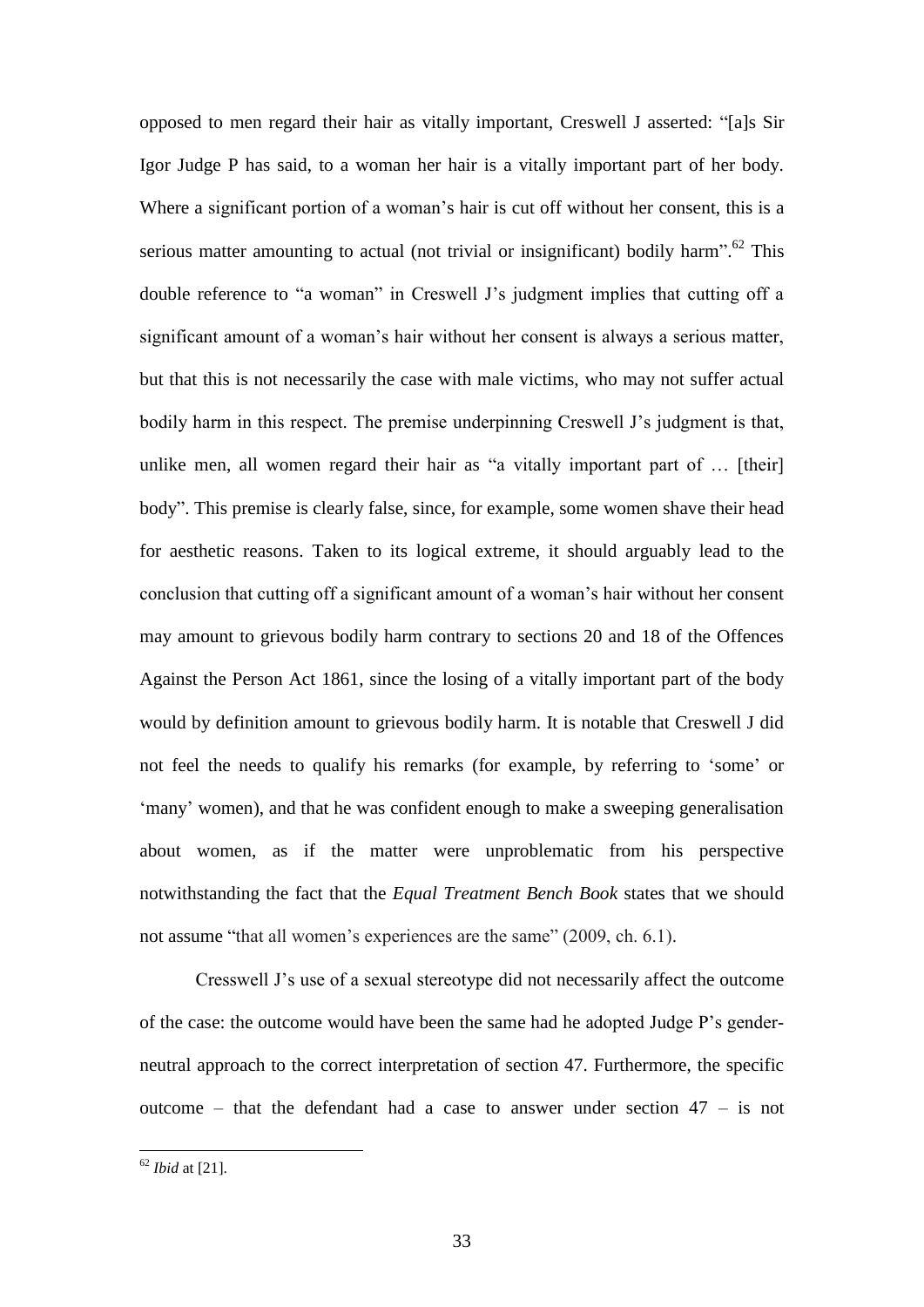prejudicial to the interests of women. The problem in terms of the interests of women is that Creswell J"s implicit assumption that they are obsessed with their hair sends a negative message about them. For instance, like Lord Denning MR"s judgment in *Jeremiah*, Cresswell J's approach can easily be interpreted as lending support to the idea that women are not suitable for certain types of work where their hair might be "disturbed". The point here is that Creswell J"s judgment is premised upon a dangerous sexual stereotype.<sup>63</sup>

#### **Conclusions**

1

This article has used five case studies to show that there is still a significant problem within the English and Welsh legal system in terms of the open use of crude sexual stereotypes at appellate court level, or, in the case of Ward LJ"s judgment in *Bonser*, that some senior judges need to go further to challenge the apparent use of such sexual stereotypes. This is not to say that feminism has not influenced the development of the English and Welsh legal system, that the majority of judges in this legal system routinely use problematic sexual stereotypes in their legal decisionmaking, or even that the judges discussed here typically do so; rather, it is to point out that there is still a significant problem with the open use of sexual stereotypes in

 $63$  It is worth noting that the use of this sexual stereotype is not just dangerous to women but also potentially disadvantageous to certain men. As mentioned earlier, the double reference to "a woman" in Creswell J's judgment implies that cutting off an amount of a significant amount of a man's hair does not necessarily amount to actual bodily harm. In this sense, his judgment is potentially disadvantageous to those men who nurture and take great pride in their hair or who grow it long for cultural or religious reasons; e.g. Sikhs and Rastafarians . I am grateful to the editor for this point.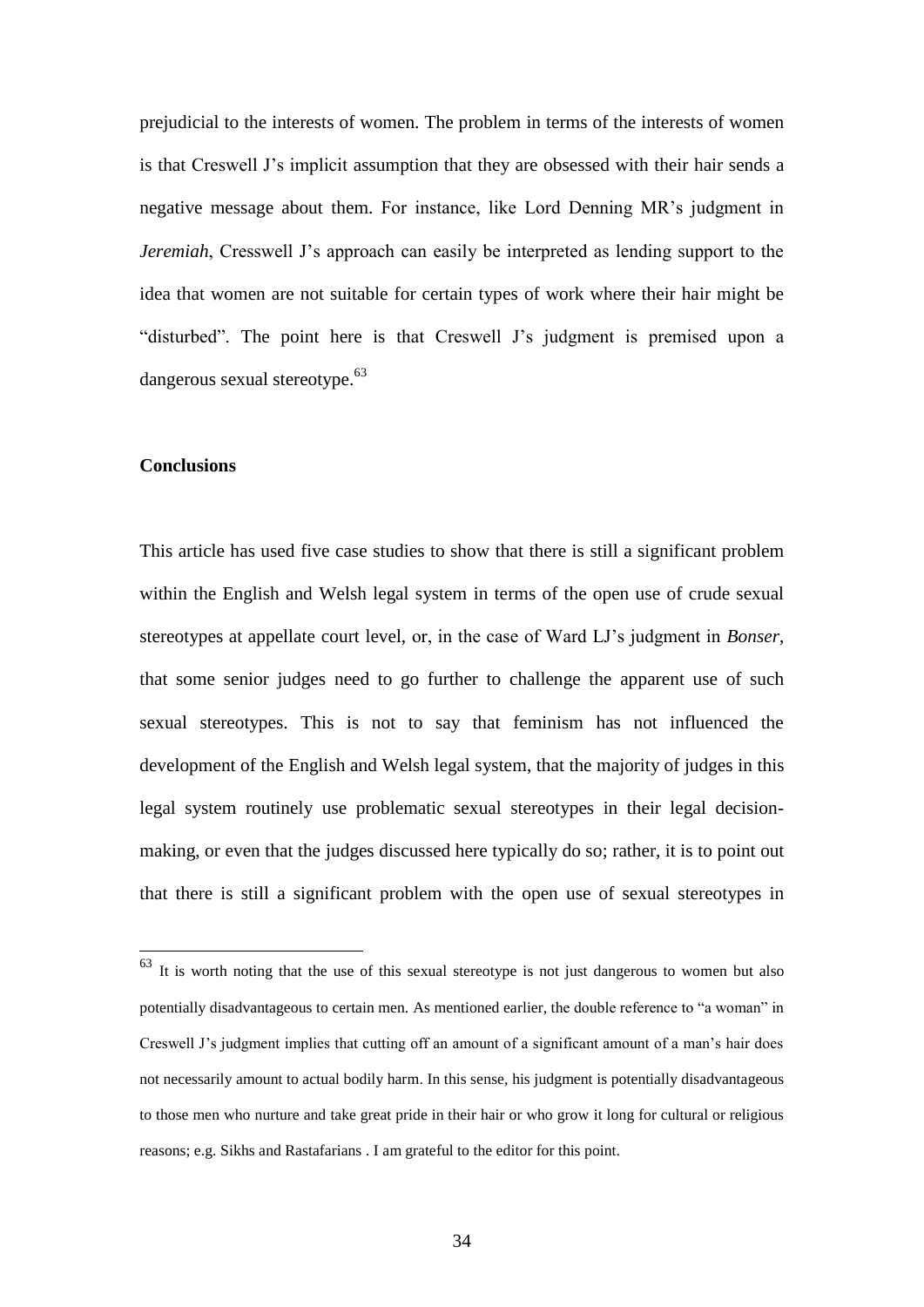judicial reasoning at a senior level in this jurisdiction, despite the pressure on all members of the legal system to at least appear to be 'politically correct'. It is instructive in this context to consider Temkin's study on prosecuting and defending rape in England and Wales, published in 2000. For her study, Temkin interviewed "ten highly experienced barristers who between them had prosecuted and defended in hundreds of rape trials" (Temkin 2000, p. 219). Their attitudes showed that rape trials were still conducted in an extremely prejudicial manner. The view of one barrister quoted in Temkin"s study is particularly revealing:

I know that we"re all terribly careful to be politically correct about this and say, "Well, surely women are allowed to go to people"s houses and take lifts in strangers' cars without expecting to have to give them sex". But, I mean, people being what they are, I think a jury is always going to say, "She said she didn"t consent, but I think she might have done and obviously he thought she might have consented because of the way she behaved". So the woman"s behaviour at the time makes it difficult to get a conviction (Temkin 2000, p. 232).

This quotation shows that the barrister in question believed that there was at least a need to appear to be "politically correct" while in the courtroom, but nonetheless still held traditional assumptions about rape and believed that they can be successfully utilised on the defendant's behalf.<sup>64</sup> Other barristers interviewed by Temkin shared these traditional assumptions; thus, one took a flexible approach in rape cases

 $64$  For evidence that jurors do in fact rely on traditional assumptions in this context, see e.g. Finch and Munro 2006, p. 318.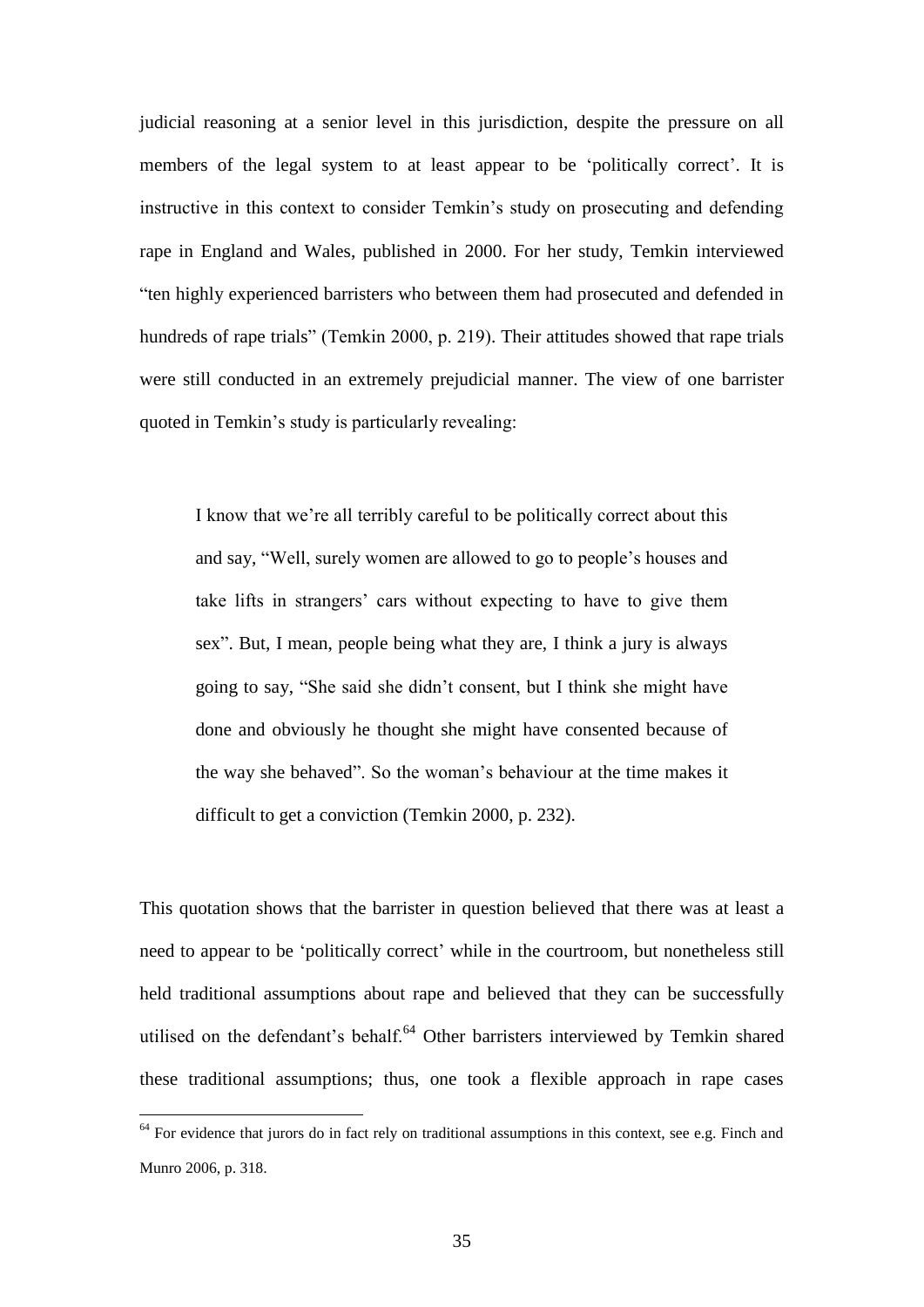depending on the type of complainant, being firm with "a tarty little number with a mini-skirt around her neck who"s brassy and will give as good as she gets" (2000, p. 230) and sympathetic and gentle with "some little mouse … because you"ll get more out of her" (2000, p. 230). Most, if not all, members of the English and Welsh legal system are aware that they might be criticised if they do not at least appear to be "politically correct", but the barristers in Temkin"s study still felt that they could pursue 'politically incorrect' courtroom tactics.<sup>65</sup> This article has argued that, like the barristers in Temkin"s study, certain senior judges in this jurisdiction are still willing to openly employ questionable sexual stereotypes in their judgments notwithstanding the pressure on them to at least appear to be "politically correct" and the guidance on this issue from the JSB. The open use of these sexual stereotypes may indicate that feminism still needs to make more progress in the English and Welsh legal system: if certain senior judges are still willing to openly employ questionable sexual stereotypes in their judgments or reluctant to challenge the use of these stereotypes, there may be many more judges who are willing to covertly use these sexual stereotypes in their legal decision-making. It would be a mistake to assume that English and Welsh law no longer features the use of obvious sexual stereotypes except in certain isolated areas, such as rape cases: as this article has shown, the judicial use of such stereotypes still occurs in a variety of areas, such as the law on section 47 of the Offences against the Person Act 1861 and the law dealing with claims arising from workplace stress. Unfortunately, the solution to this problem is not straightforward: employing more women as senior judges is not necessarily the

<sup>65</sup> See too *R v Grant (Marcia)* [2006] EWCA Crim 1545, [37], where a barrister appealed against the length of his client's sentence on the ground that "[s]he was a timid, utterly charming woman ... [who] was swept up in a 2-minute incident".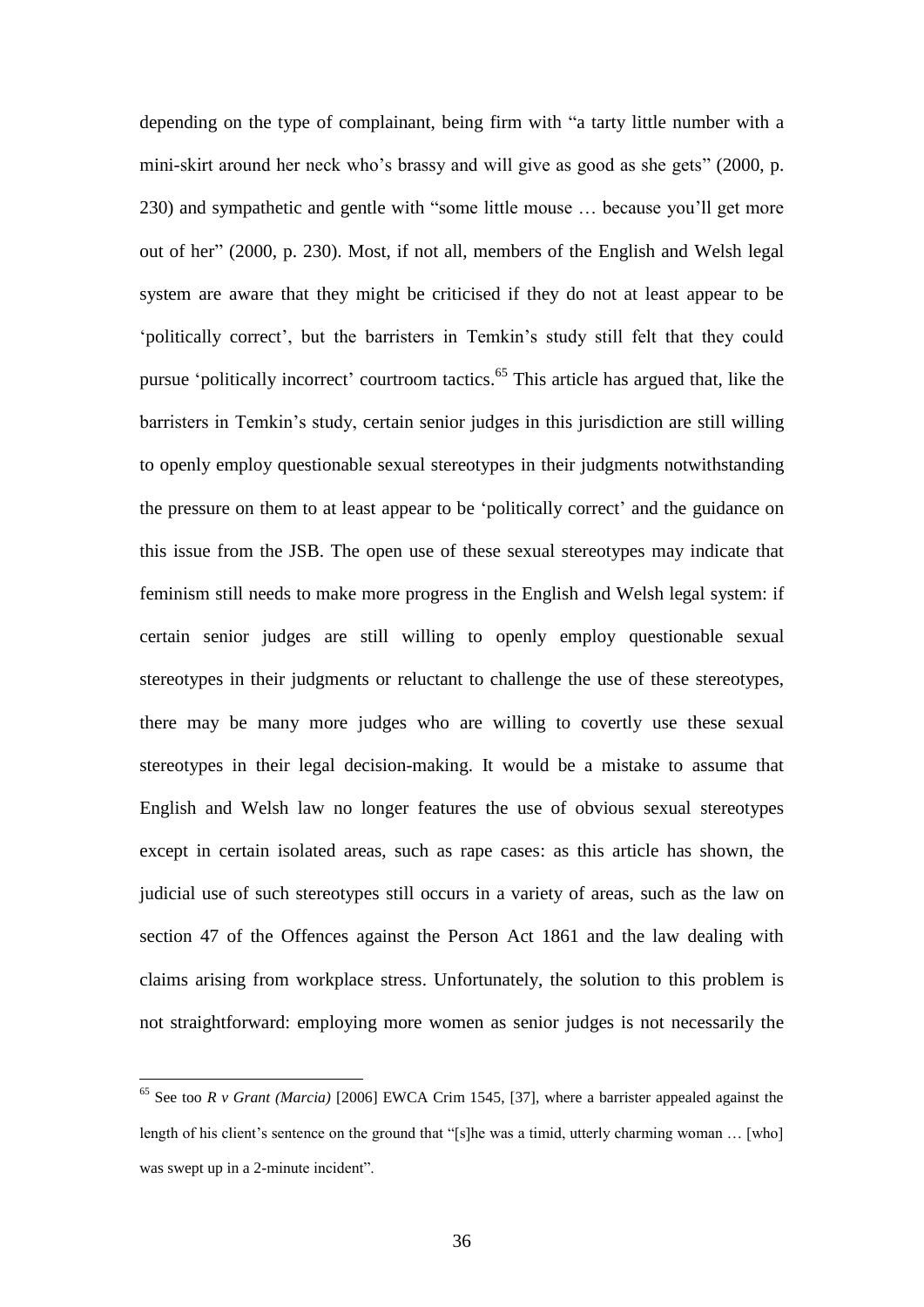answer, since it might be a mistake to assume that women judges are instrumental in terms of addressing the use of dubious sexual stereotyping in legal reasoning.<sup>66</sup>

The best way to promote feminism within the judiciary, and hence to eliminate sexual stereotyping, may in fact be to promote feminists as judges. Hunter convincingly argues that "*feminist* judges both can and ought to make a difference" (2008, p. 30). Hunter suggests that it would be reasonable to expect that feminist judging would contribute to the eliminating sexual stereotypes because, amongst other things, such judging involves "not relying on stereotypical or gender-biased assumptions about sexual difference or behaviour, challenging myths and stereotypes about women, and critiquing previous judgments or the decisions of "brother" judges that adopt such myths and stereotypes" (2008, p. 12). As Hunter points out, "there is an identifiable body of feminist judicial theory and praxis upon which … [feminist judges] can draw … and further … adopting a feminist approach and applying a feminist philosophy has been shown to be entirely permissible within the bounds of judicial propriety" (2008, p. 30). The former Labour Government created an Advisory Panel on Judicial Diversity "to make recommendations to the Lord Chancellor on how to make speedier and sustained progress to a more diverse judiciary at every level and in all courts in England and Wales" (Advisory Panel on Judicial Diversity 2010, p. 12). The Panel "considered all aspects of diversity, but … focused particularly on gender, ethnic origin, disability, sexual orientation, geographical location, socioeconomic background, and the implications of being a solicitor rather than a barrister" (2010, p. 14). It made 53 specific recommendations. There is no space to examine these recommendations here, but it is notable that the Panel did not

 $66$  There is a vast amount of research on whether women judges make a difference in this respect; for a useful overview, see Feenan 2009, pp. 3-7.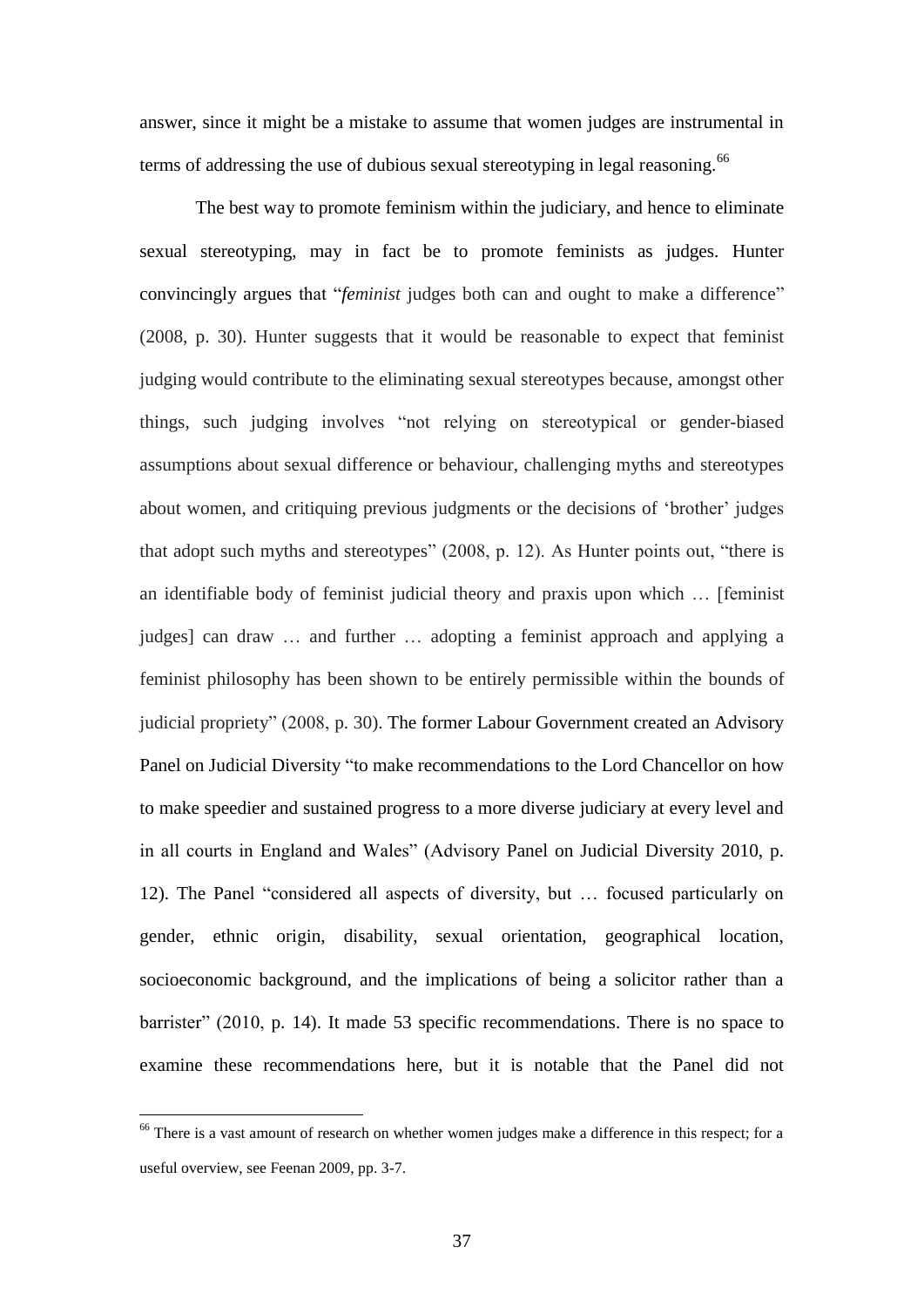recommend the appointment of feminist judges. This may be a mistake as far as the interests of women are concerned; feminist judges would by definition be committed to eliminating the use of problematic stereotypes about women.

**Acknowledgments** I am grateful to Claire de Than, the anonymous reviewers, and the editor for their comments on earlier versions of this article.

### **References**

Advisory Panel on Judicial Diversity. 2010. The Report of the Advisory Panel on Judicial Diversity. http://www.justice.gov.uk/publications/docs/advisory-panel-judicial-diversity-2010.pdf. Accessed 12 July 2010.

Atkins, Susan, and Brenda Hogett. 1984. *Women and the law*. Oxford: Blackwell.

Barnett, Hilaire. 1998. *Introduction to feminist jurisprudence*. London: Routledge.

- Bibbings, Lois. 2000. Boys will be boys: Masculinity and offences against the person. In *Feminist perspectives on criminal law*, ed. Donald Nicolson and Lois Bibbings, 231-252. London: Cavendish Publishing.
- Bodenhausen, Galen and C. Neil Macrae. 1996. The self-regulation of intergroup perception: mechanisms and consequences of stereotype suppression. In *Stereotypes and stereotyping*, ed. C. Neil Macrae, Charles Stangor, and Miles Hewstone, 227-253. London: The Guilford Press.
- Burton, Mandy. 2001. Intimate homicide and the provocation defence Endangering women? *R v Smith*. *Feminist Legal Studies* 9: 247-258.
- Burton, Mandy. 2003. Sentencing domestic homicide upon provocation: Still getting away with murder. *Feminist Legal Studies* 11: 279-289.
- Cain, Ruth. 2009. A view you won"t get anywhere else? Depressed mothers, public regulation and "private" narrative. *Feminist Legal Studies* 17: 123-143.
- Cava, Anita. 1990. Taking judicial notice of sexual stereotyping. *Arkansas Law Review* 43: 27-56.
- Cooper, Lucy, and Jim Bright. 2001. Individual differences in reactions to stress. In *Stress: Myth, theory and research*, ed. Fiona Jones and Jim Bright, 111-133. London: Prentice Hall.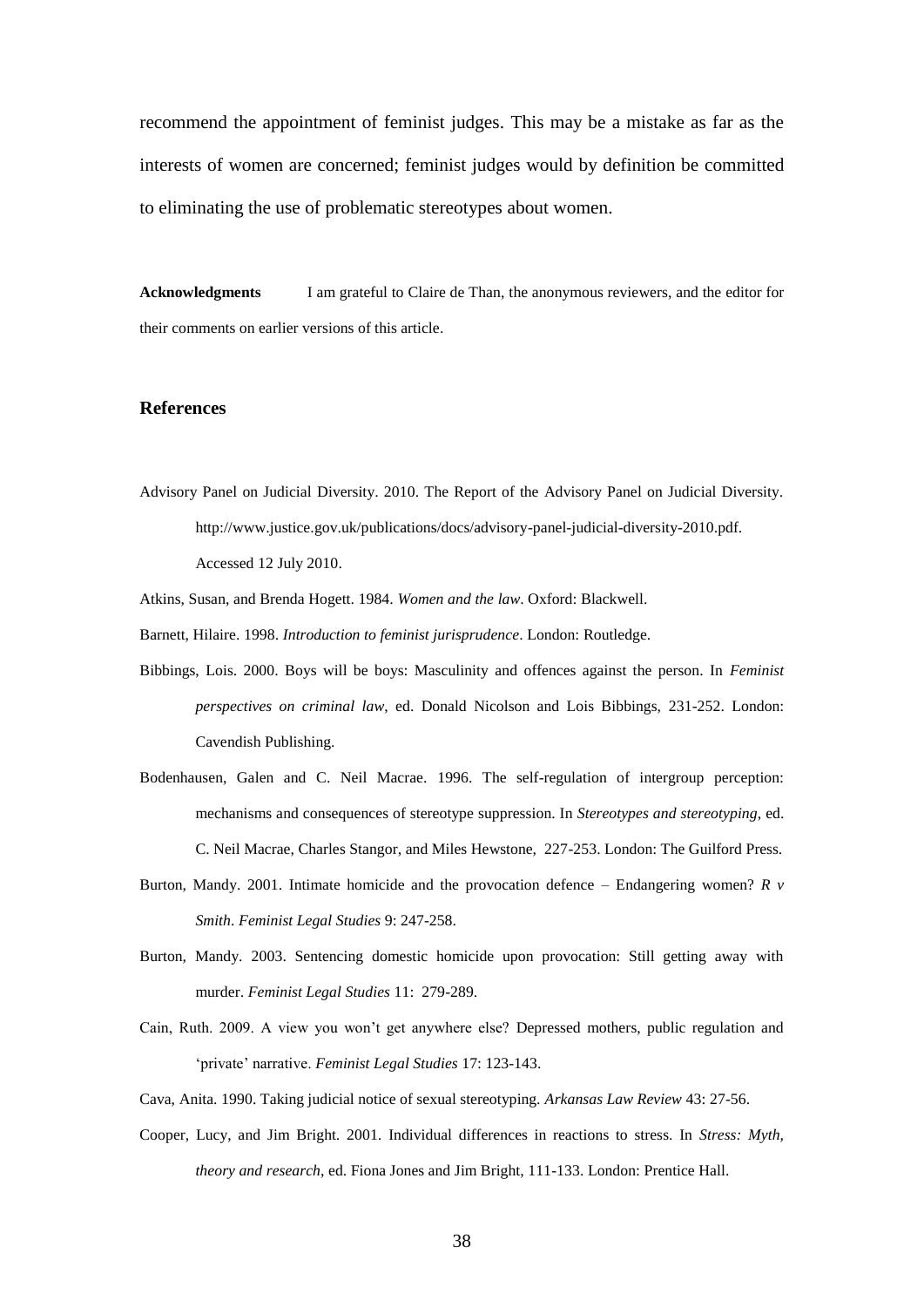- Creager, Angela, Lunbeck, Elizabeth, and Londa Schiebinger, eds. 2002. *Feminism in twentiethcentury science, technology and medicine*. Chicago: Chicago University Press.
- de Than, Claire. 2001. Equitable remedies: Cypher wives, weak women and "Equity"s special tenderness". In *Feminist perspectives on Equity and Trusts*, ed. Susan Scott-Hunt and Hilary Lim, 197-218. London: Cavendish Publishing.
- Edwards, Susan. 2007. Descent into murder: provocation"s stricture The prognosis for women who kill men who abuse them. *Journal of Criminal Law* 71: 342-361.
- Eklund, Graham. 2004. Contribution and contributory negligence with particular reference to slowly developing conditions. *Journal of Personal Injury Law*: 270-279.
- Ellison, Louise, and Vanessa Munro. 2009. Reacting to rape: Exploring mock jurors' assessments of complainant credibility. *British Journal of Criminology* 49: 202-214.
- Elvin, Jesse. 2006. The Doctrine of Precedent and the Provocation Defence: A Comment on *R* v *James*. *Modern Law Review* 69: 819-831.
- English, Horace and Ava English. 1958. *A comprehensive dictionary of psychological and psychoanalytical terms*. New York: Langmons, Green, and Co.
- Feenan, Dermot. 2009. Editorial introduction: Women and judging. *Feminist Legal Studies* 17: 1-9.
- Frazer, Elizabeth, and Nicola Lacey. 1993. *The Politics of community: A feminist critique of the Liberal-Communitarian debate*. London: Harvester Wheatsheaf.
- Glick, Peter, and Fiske, Susan. 2007. Sex discrimination: The psychological approach. In *Sex discrimination in the workplace: Multidisciplinary perspectives*, ed. Faye Crosby, Margaret Stockdale, and S. Ann Ropp, 155-189. Oxford: Blackwell.
- Hale, Brenda. 2005. The House of Lords and Women"s Rights, or, Am I Really a Law Lord? *Legal Studies* 25: 72-84.
- Hale, Brenda, and Hunter, Rosemary. 2008. A Conversation with Baroness Hale. *Feminist Legal Studies* 16: 237-248.
- Hegel, Georg, transl. 1952. *Philosophy of Right*. Oxford: Oxford University Press.
- Hess, Nicole, and Edward Hagen. 2006. Sex differences in indirect aggression: Psychological evidence from young adults. *Evolution and Human Behaviour* 27: 231-241.
- Hunter, Rosemary. 2008. Can *feminist* judges make a difference? *International Journal of the Legal Profession* 15: 7-36.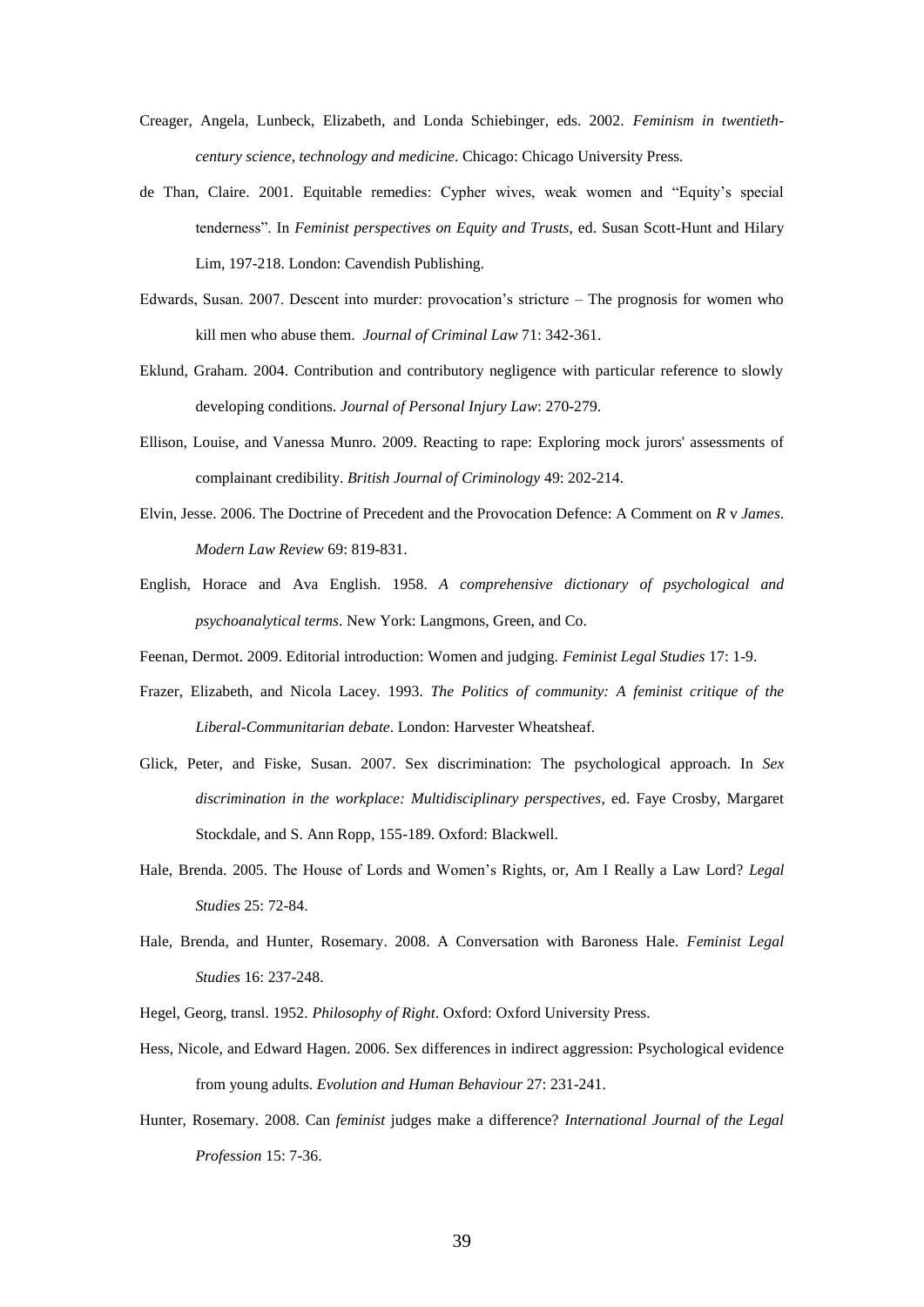- Judicial Studies Board. 2009. *Equal treatment bench book*. London: Judicial Studies Board. http://www.jsboard.co.uk/downloads/etbb/2009\_etbb\_6\_gender.pdf. Accessed 12 July 2010.
- Judicial Studies Board. 2007. *Fairness in courts and tribunals: A summary of the equal treatment bench book*. http://www.jsboard.co.uk/downloads/fairness\_guide\_2007.pdf. London: Judicial Studies Board. Accessed 12 July 2010.

Law Commission. 2006. *Murder, manslaughter and infanticide* (Law Com No 304). London: TSO.

- Lacey, Nicola. 1998. *Unspeakable subjects: Feminist essays in legal and social theory*. Oxford: Hart Publishing.
- Levit, Nancy. 1998. *The gender line: Men, women and law*. New York: New York University Press.
- Mackie, Diane, Hamilton, David, Susskind, Joshua, and Francine Rosselli. 1996. *Social psychological foundations of stereotype formation*. In *Stereotypes and stereotyping*, ed. C. Neil Macrae, Charles Stangor, and Miles Hewstone, 41-78. London: The Guilford Press.
- Malleson, Kate. 2004. Creating a judicial appointments system: Which model works best? *Public Law*: 102-121.
- Ministry of Justice. 2008. *Murder, manslaughter, and infanticide: Proposals for reform of the law* (CP 19/08). London: Ministry of Justice.
- Nicolson, Donald. 2000. What the law giveth, it also taketh away: Female-specific defences to criminal liability. In *Feminist perspectives on criminal law*, ed. Donald Nicolson and Lois Bibbings, 159-180. London: Cavendish Publishing.
- Raitt, Fiona E., and M. Suzanne Zeedyk. 2004. Mothers on trial. *Feminist Legal Studies* 12: 257-278.
- Reddy, Rupa. 2008. Gender, culture and the law: Approaches to "honour crimes" in the UK. *Feminist Legal Studies* 16: 305-321.
- Sagrestrano, Linda. 2003. Health implications of workplace diversity. In *The Psychology and management of workplace diversity*, ed. Margaret Stockdale and Faye Crosby, 122-124. Oxford: Blackwell.
- Temkin, Jennifer. 2000. Prosecuting and defending rape: Perspectives from the Bar. *Journal of Law and Society* 27: 219-248.
- Temkin, Jennifer, and Andrew Ashworth. 2004. The Sexual Offences Act 2003: (1) Rape, sexual assaults and the problems of consent. *Criminal Law Review* 328-346.